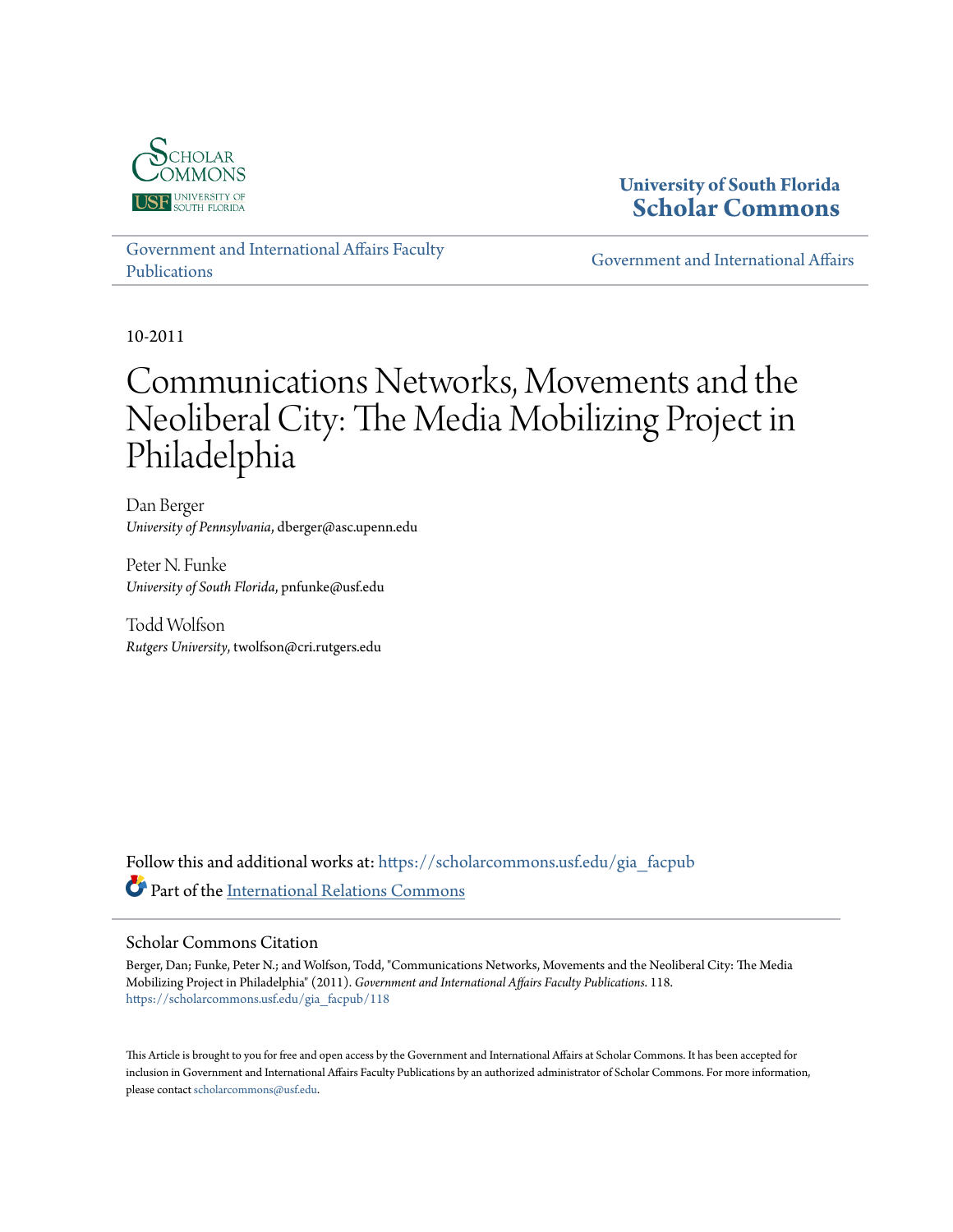## **Communications Networks, Movements and the Neoliberal City: The Media Mobilizing**

## **Project in Philadelphia**

## **Dan Berger**

University of Pennsylvania Annenberg School of Communicaotn 3620 Walnut Street Philadelphia PA 19104

## **Peter Nikolaus Funke**

Department of Government and International Affairs, University of South Florida [pnfunke@usf.edu](mailto:pnfunke@usf.edu) http://gia.usf.edu/faculty/pfunke/ 1-(215) 385-6151 Department of Government and International Affairs, University of South Florida 4202 East Fowler Avenue, CIS 1040 Tampa, FL 33620-9951 USA

**Todd Wolfson** Department of Journalism and Media Studies, Rutgers University [twolfson@rci.rutgers.edu](mailto:twolfson@rci.rutgers.edu) School of Communication and Information, Rutgers University

4 Huntington St

New Brunswick, NJ 08901

USA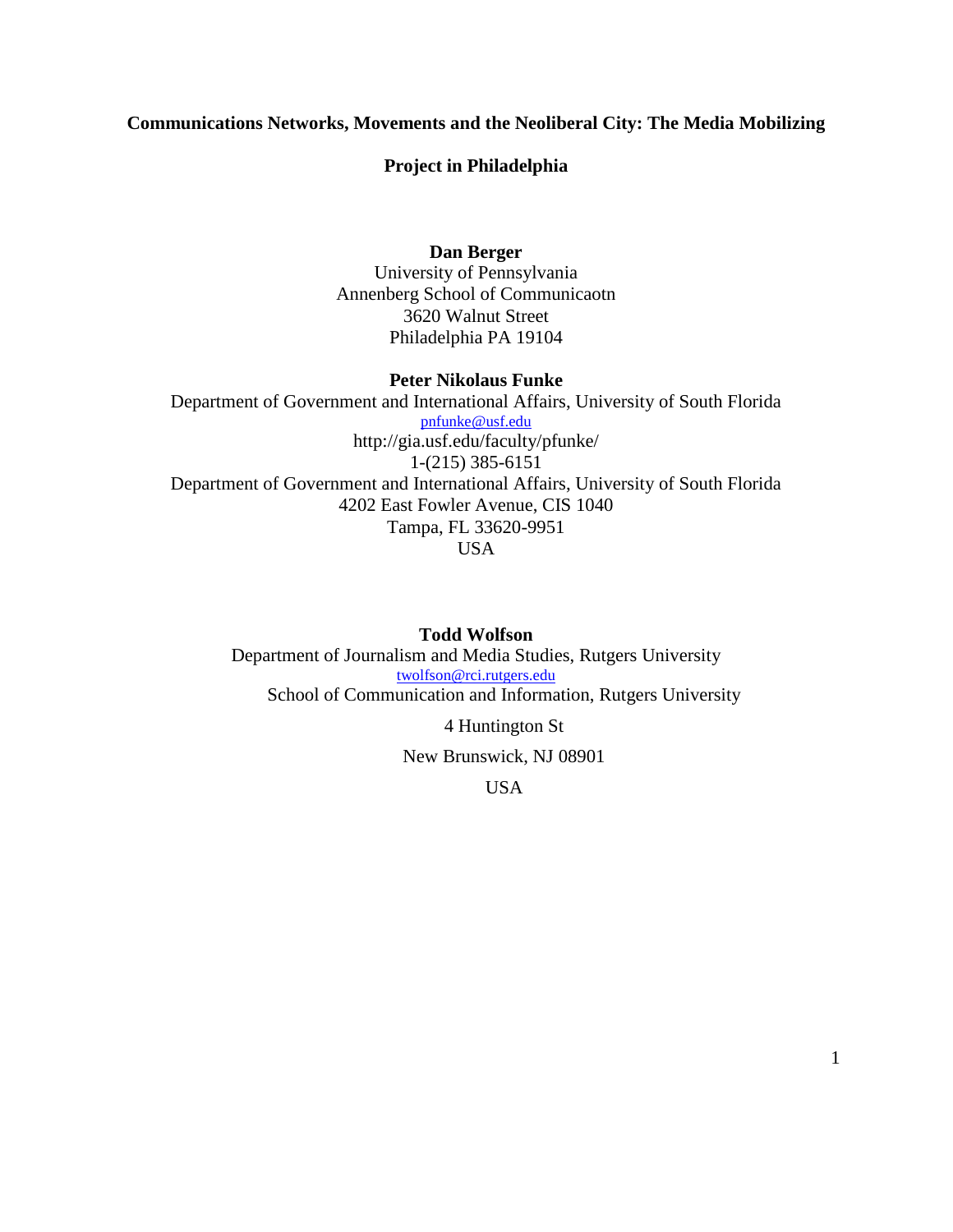On a Sunday in late March 2008, seventeen budding videographers came to their third day-long class held by the Media Mobilizing Project (MMP) and Juntos, an immigrant justice organization, to learn basic video and web skills. The workshop series, entitled *Our City Our Voices*, catered to Philadelphia's growing population of immigrants and low-wage workers with students coming from local service sector unions SEIU and UNITE HERE, the Taxi Workers Alliance, and Philadelphia's diverse immigrant communities. Ranging in age from 20 to 60 years old, the students came, as Beso Amore, an Eritrean immigrant and taxi driver, explained, "to learn how to use video and the internet to tell our stories and build our fight."

The workshop took place at the Songhai City Cultural Center, in a part of North Philadelphia known as Brewerytown. Emblematic of the changing nature of Philadelphia's economic, political and social landscape, Brewerytown got its name from the history of breweries which once operated in this part of the city and provided both work for the neighborhood and German inspired-Lager to the city and country. Like many of Philadelphia's once proud industries, over the course of the  $20<sup>th</sup>$  century the breweries left the city or shut down, and with the loss of the economic base, the neighborhood slowly transformed into an area of densely concentrated poverty. In recent years, Brewerytown reemerged as the sight of an intense battle over urban development when the city government targeted Songhai City for seizure through eminent domain in order to turn it over to a developer that was building luxury condominiums in the neighborhood. After months in court, Songhai City was returned to the original owner, Jimmy Howard, but not before Brewerytown became ground zero for struggles over gentrification and urban development in Philadelphia.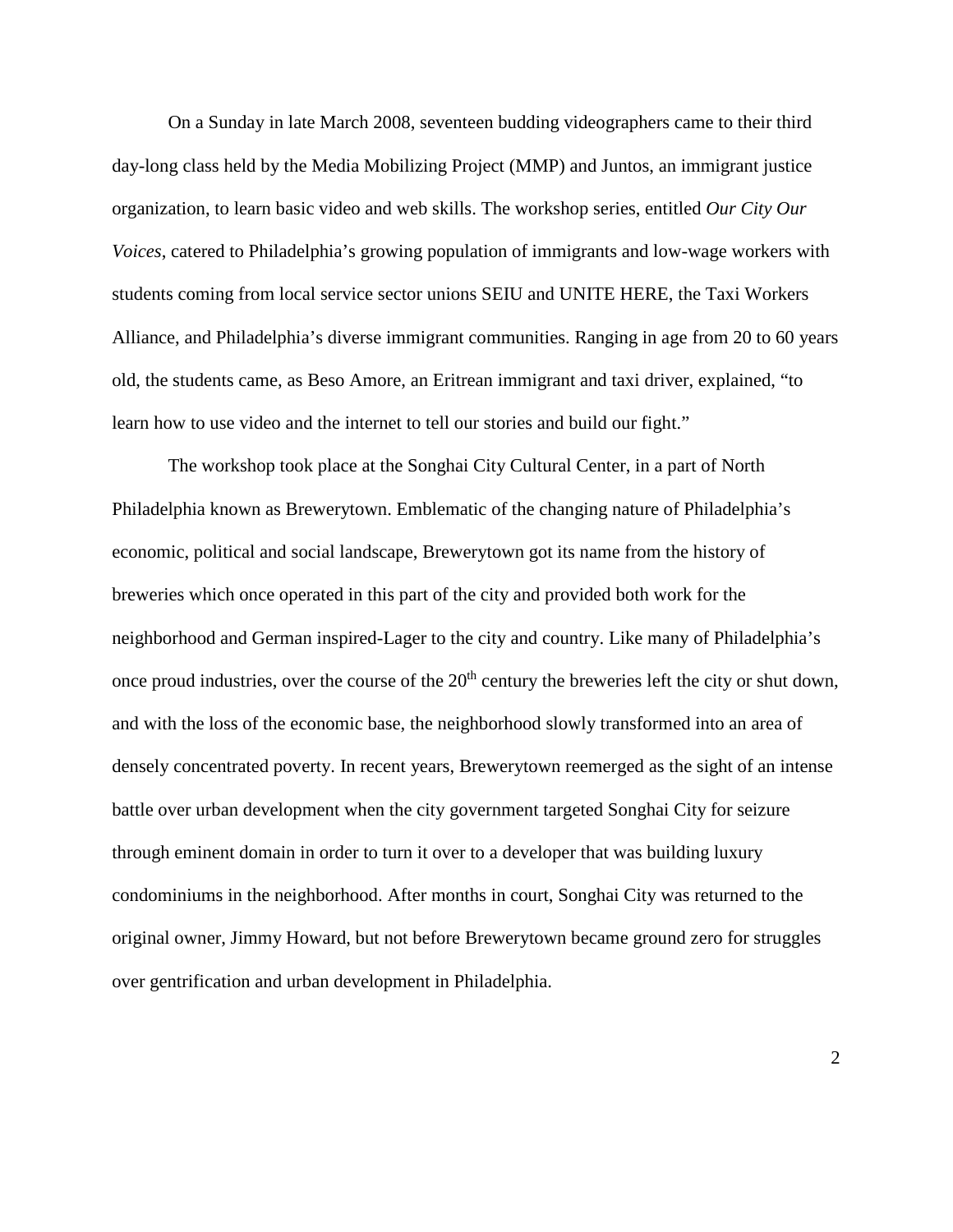On the first day of the workshop, Howard introduced students to the space, explaining that Songhai City was a place for community to come and learn together in the face of overpowering odds. The class, an eight-week-long effort to offer both the skills and hardware for students to, as the course goals put it, "amplify their voices" in the "digital age," was a mixture of political education and simple videography and web skills. On this particular Sunday, students watched and dissected different documentary style videos. Subsequently, they broke up into production teams and went out into the neighborhood to film shorts about gentrification, immigration and community participation. After a few hours the students came back and looked at the footage they had captured and discussed the type of videos they would begin to produce collectively in the coming weeks.

At the end of the six-hour class, a team of high school students from the Philadelphia Student Union came to the Songhai City armed with audio and video equipment. Several months earlier, the students were in a similar MMP audio/video workshop where they learned audio journalism skills. The class led to the development of "On Blast," a youth-run radio show representing "the needs and interests of young people," and broadcasting on a West Philadelphiabased low-power FM radio station, WPEB. The students came to Songhai City to interview taxi workers about an impending strike over the proposal to place Global Positioning System (GPS) machines in the city's cabs. The students took turns asking taxi drivers questions about their working conditions and their organizing.

The interviews were done as part of a news story for "On Blast." The moment also offered critical communication between high schools students, in Philadelphia's failing public schools, fighting for educational equity across the region and cab drivers fighting for a living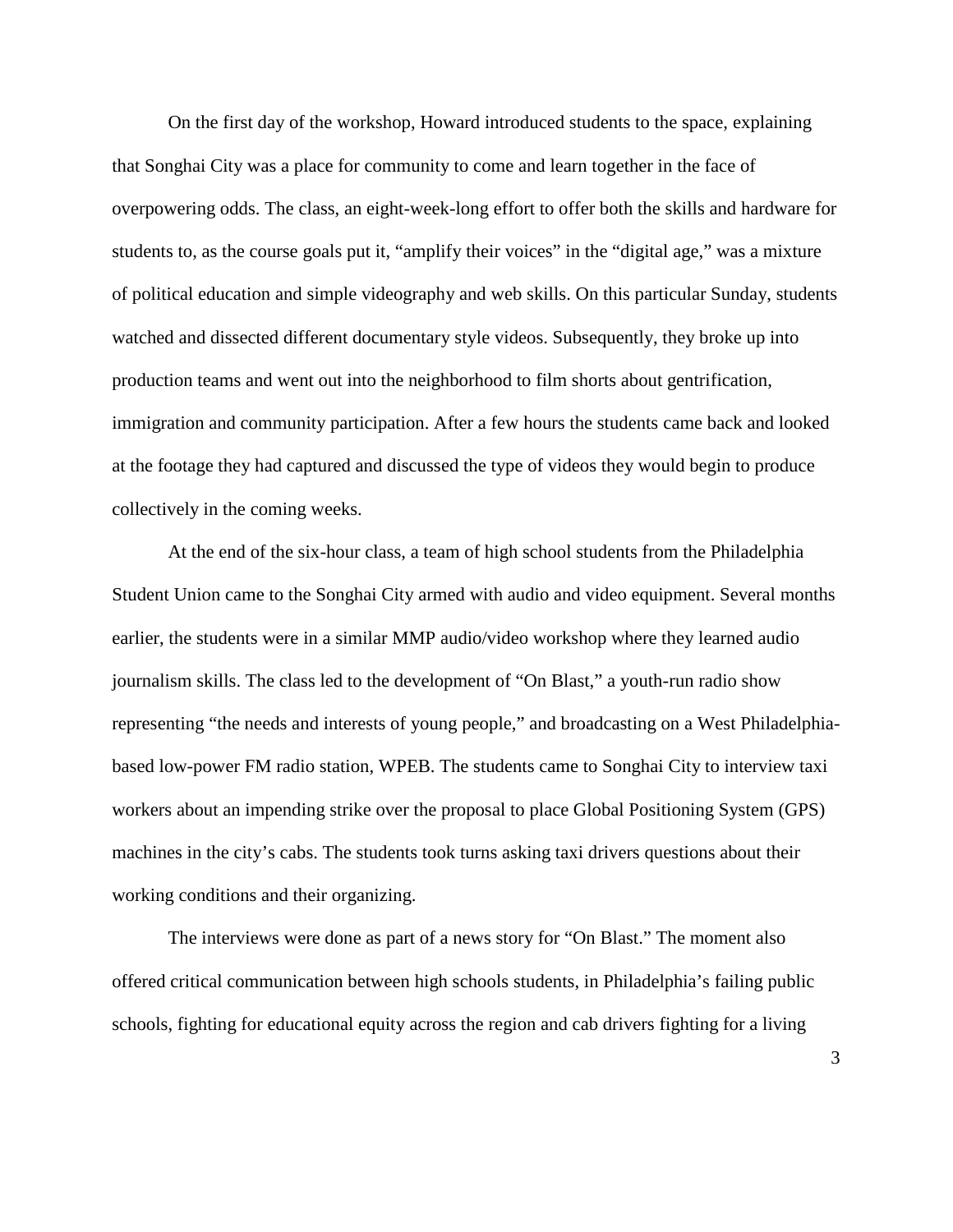wage and the right to a voice in their workplace. As one of the students, Rorng Chea, explained, "this was a moment where we learned that our struggle over equitable education is connected to the struggle of drivers." The students produced two different audio segments from the interview. One segment was used as a news piece in the next broadcast of their radio show. The second piece was a short public service announcement the students made with the cab drivers so they could use it on the internet and other venues to get support for the approaching strike.

That Sunday at Songhai City opens a window onto the many ways that communication can play a connective role for social justice groups in the contemporary city. During the workshop, low-wage workers and immigrants came together to watch documentaries, learn video skills and work together to collectively create and share stories about Philadelphia. Later in the day, taxi workers and teenagers shared stories of struggle and collaborated on media production to educate the public and facilitate bonds among grassroots groups. These connections, between taxi workers and students from public high schools, between local filmmakers and recent immigrants, are the precise exchanges motivating the Media Mobilizing Project in its efforts to use media as a bridge conjoining poor people's movements from across the fragmented urban landscape in an effort to build a shared movement to end poverty led by the poor themselves.

#### RETHINKING NETWORKS

This article examines the work of the Media Mobilizing Project in order to better understand localized, communications-based networks as an organizational response to the fragmenting nature of the neoliberal city (Caldeira 2000, Sites 2007, Smith 1996). While the fragmentation of communities and isolation of the poor can be found across a range of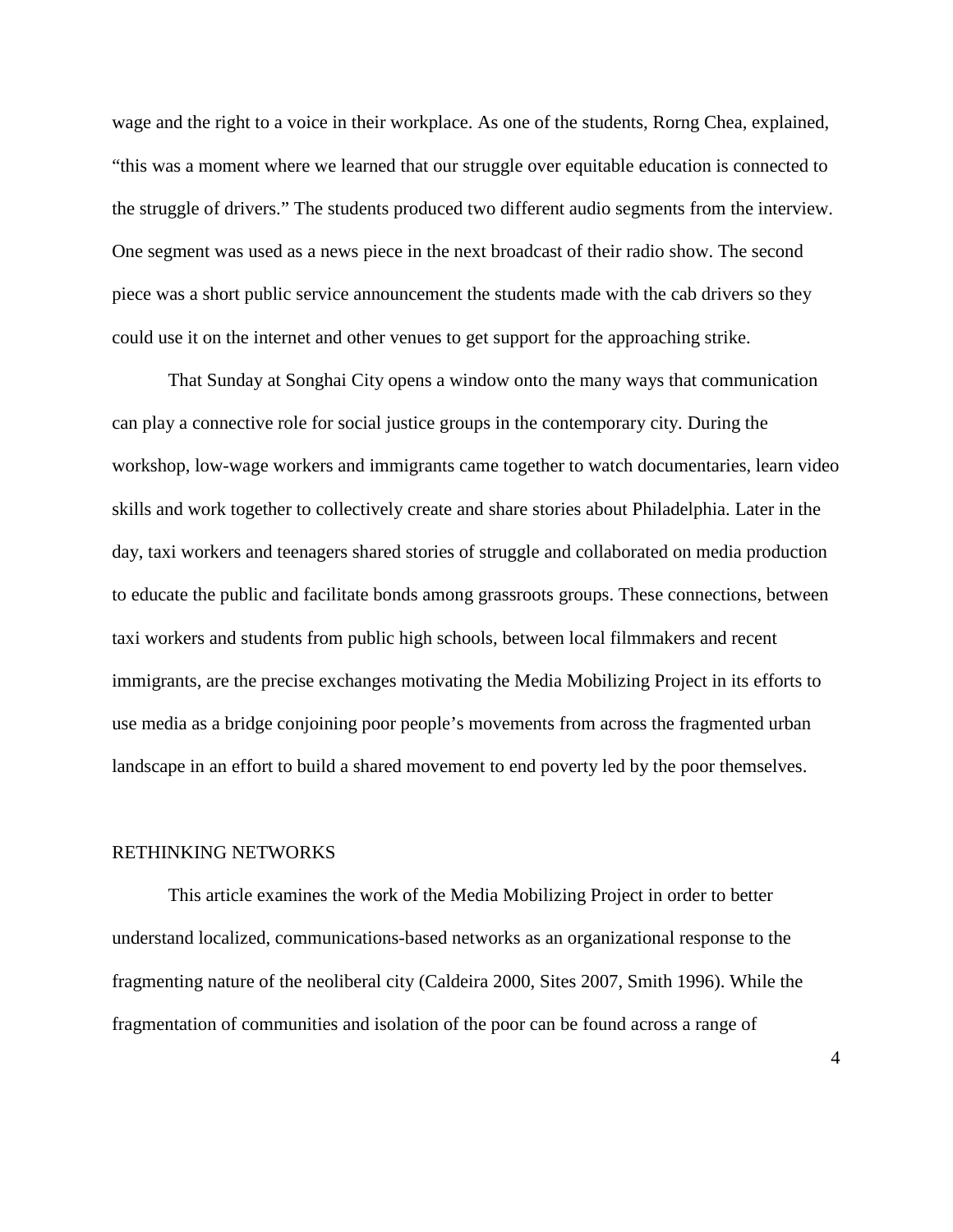deindustrialized cities in the United States and globally, the effect of deindustrialization and neoliberalism is asymmetrical, making each city an important site to study both the social conditions as well as the political responses. In this article, we argue that networked organizational structures are a response to the isolated nature of disenfranchised communities in the urban United States. Moreover, our focus on the local level and everyday practice of networked social movement renders a more nuanced picture of the use of network forms of organizing and of the use of media and communication technologies, both old and new, that complicate contemporary scholarship.

Most analyses of networked social movements have focused on national and transnational phenomena. Such studies have emphasized both the democratizing potential of new media, specifically the internet, as well as the role of the internet in interlinking transnational phenomena (Juris, 2008; Kidd, 2003; della Porta, et al., 2006; Khasnabish, 2008; Day 2005; McCaughy & Ayers, 2003). Through examinations of protest tactics and alternative media practices, scholars have demonstrated the ways technology can circumvent national borders (Keck & Sikkink 1998). They have also demonstrated communication technologies as a robust terrain in diverse mechanisms of globalization—including both the diffusion and disruption of dissent (Arquilla & Ronfeldt, 2001; Dyer-Witherford, 1999; Aneesh, 2006). Yet these and similar studies have not examined seriously enough how such networks operate at the local and everyday level. The global and transnational focus tends to lose sight of the fact that networks, as with other political expressions, are lived and experienced locally. Studies of networks that operate at the national and transnational scale, are inclined to sidestep the continuous challenges, such as the digital divide, that network structures face in their everyday enactments, practices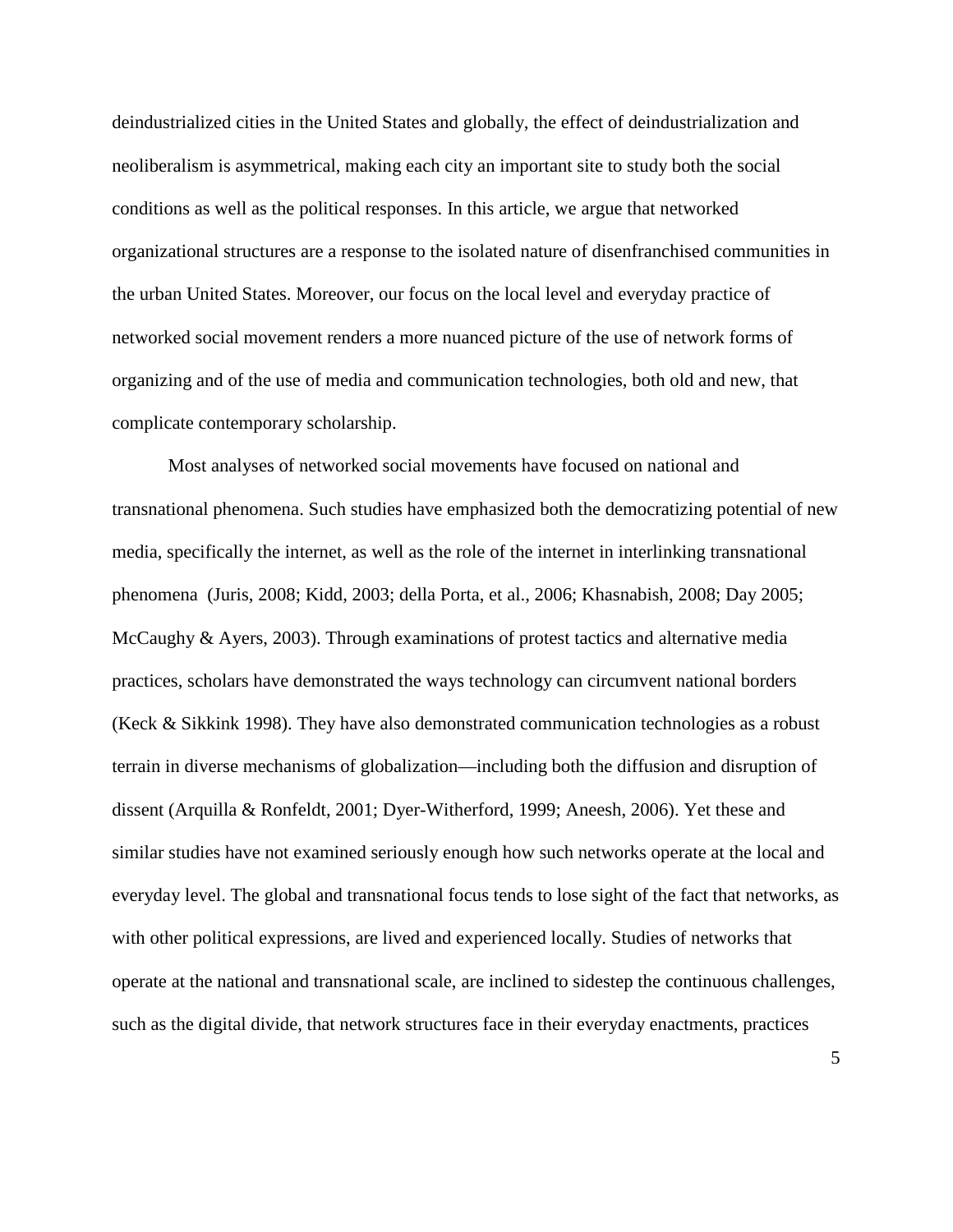and operations, which are intrinsically related to their particular local setting. Reinserting the local into discussions of networked politics troubles the easy distinction between vertical and horizontal organizational structures (Escobar, 2008). Locally networked social movements show more hybridized form, intertwining vertical and horizontal dimension.

Using MMP as a case study, we examine the role communication plays in developing a local network. We question the reified status of new media in the development of networked movements, particularly when working with poor and working class communities that have minimal access to contemporary technologies. We argue that diverse forms of media, both old and new, are crucial sites where and how such networks form, are sustained and developed. A multiplatform media and communications infrastructure that includes "older" on- and offline media tools such as radio or face-to-face interactions are often more important to the sustenance of a local network than new media technologies specifically. Such an infrastructure, which is multimedia and not merely internet dependent, provides the crucial apparatus to utilize the ubiquity of various media tools, whether new or old. Furthermore, as this article shows, how and what kind of media is used to coalesce groups and movements in the neoliberal city depends on the particular context at hand. Older forms such as the radio are better geared towards interlinking, for instance, cab drivers while video and internet based forms are well situated to generate linkages across the diversity of the constitutive MMP groups such as hotel workers, cab drives, students, or health care workers. Moreover, we argue that media and communication needs to be complicated as tools for developing linkages and networks. Creating contemporary linkages and networks is not merely based on "online" forms of media such as radio or the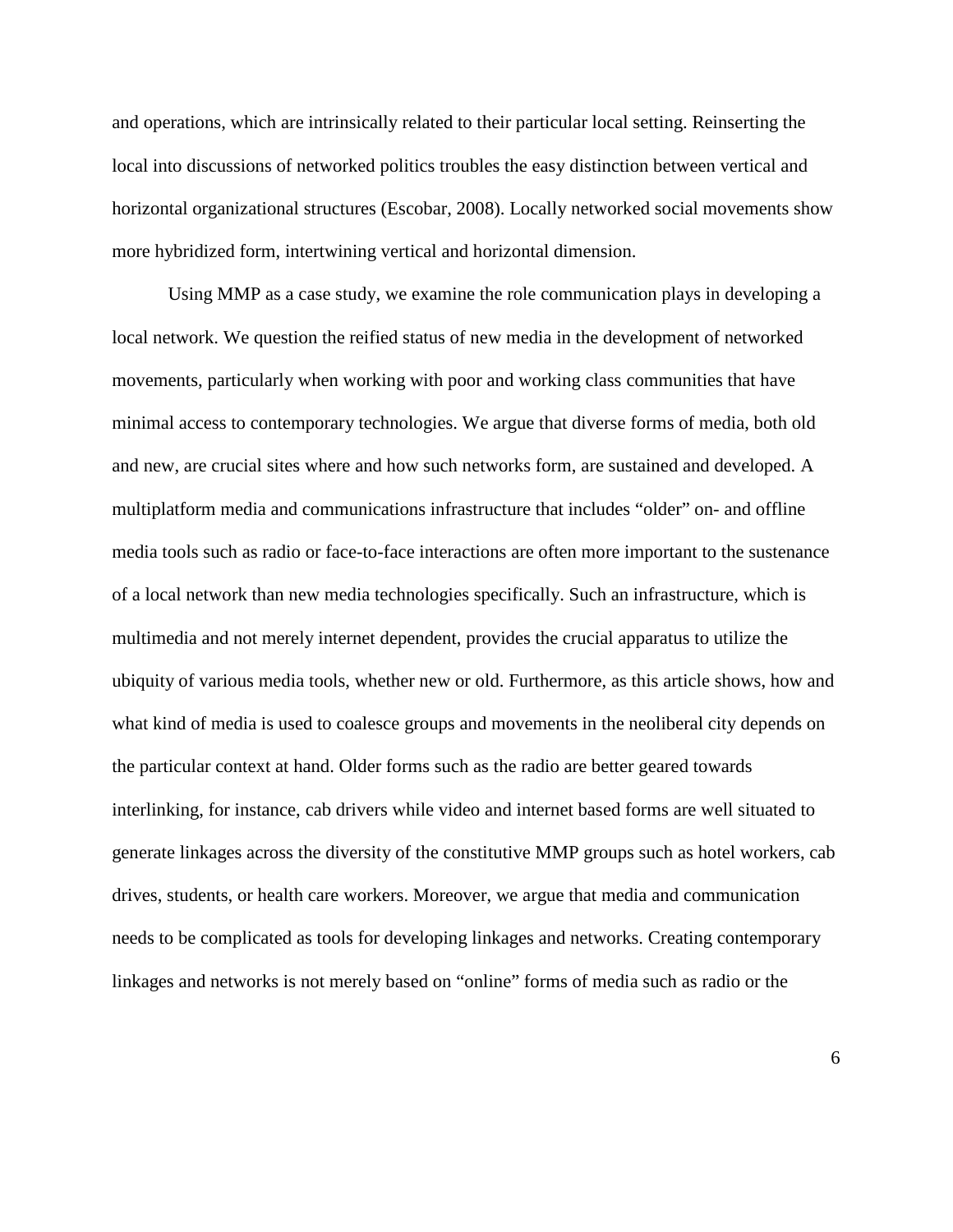internet but as much on face-to-face interactions. It is precisely the nexus of "on- and offline" communications where networked movement building is taking place.

In this article, we examine MMP's use of media and communication to analyze how its challenges and its conceptions contribute to scholarly notions of networked social movements. Studying local networks such as MMP reveals a great deal about the role of communication as a strategy for social movement building in response to globalizing capitalism. While there is growing research on national and transnational networked social movement challenges to capitalist globalization, some of the most interesting lessons come from local urban networks. Shifting the spatial focus in this way directs our attention to networks as strategic combinations of context-specific work that bridges online and offline spaces.

After describing our methods, we proceed by describing the roots of MMP in relation to the neoliberalization of the city. We then look more in depth at two of its branches: the video classes referenced above and its involvement in helping build an alternative media infrastructure through a low-power FM radio station. We conclude by examining the fruits and challenges of this merger of media and social movements.

#### METHOD

This paper provides a brief overview of the Media Mobilizing Project in relation to and dialogue with theories of social movement networks, examples of media activism, and realities of global capitalism. We see this paper as an ethnographic experiment of new media and urban social movements. It is a modest step toward answering Cottle's (2000) call for news ethnographies that speak to the contemporary media landscape in its myriad forms. Undertaken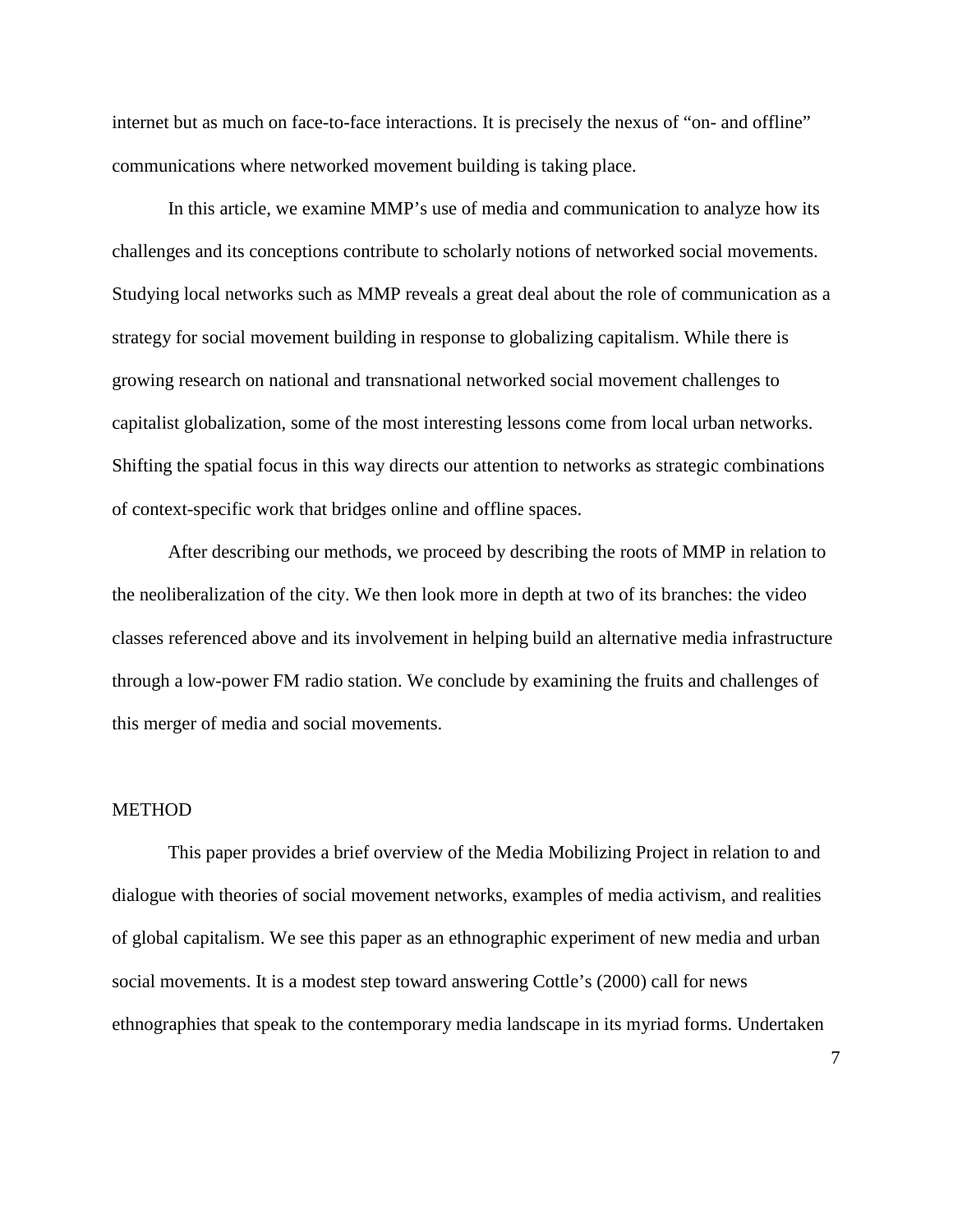by three researchers, the fieldwork consists of a mixture of participant observation across the different components of the Media Mobilizing Project's work, as well as twenty interviews from across the broad membership of MMP. Interview subjects included MMP cofounders, filmmakers working with the organization, and activists from its various partner groups. They ranged from teenagers to senior citizens, and about half were immigrants from Latin America, Southeast Asia, or Africa. Of those born in the United States, the majority were people of color. These dynamics reflect the demographics of not just MMP's work, but of Philadelphia's working class communities. Interview comments are integrated throughout the text—and, unless otherwise noted, quotations can be assumed to be from interviews. As is typical of ethnographic research, the names of interview subjects have been changed.

The research took place intermittently from the relative beginning of MMP in the spring of 2006 until the spring of 2010. As a collaborative project, the three researchers come from three different fields—anthropology, communications, and political science—and our collective analysis is shaped by our respective disciplinary trainings. The research is also the product of combining traditional ethnographic practices with engaged research (Sanday, 1976, 1990; Hale 2008) While two of the authors approach the topic as academic researchers interested in the intersection between contemporary social movements and communications, the third is one of the founders of the organization as well as a researcher. He undertook his doctoral research on Indymedia, a forerunner of MMP, and much of his research led to the development of MMP. This author's insider status and deep engagement with MMP is balanced by the other authors' interest and experience in the field broadly.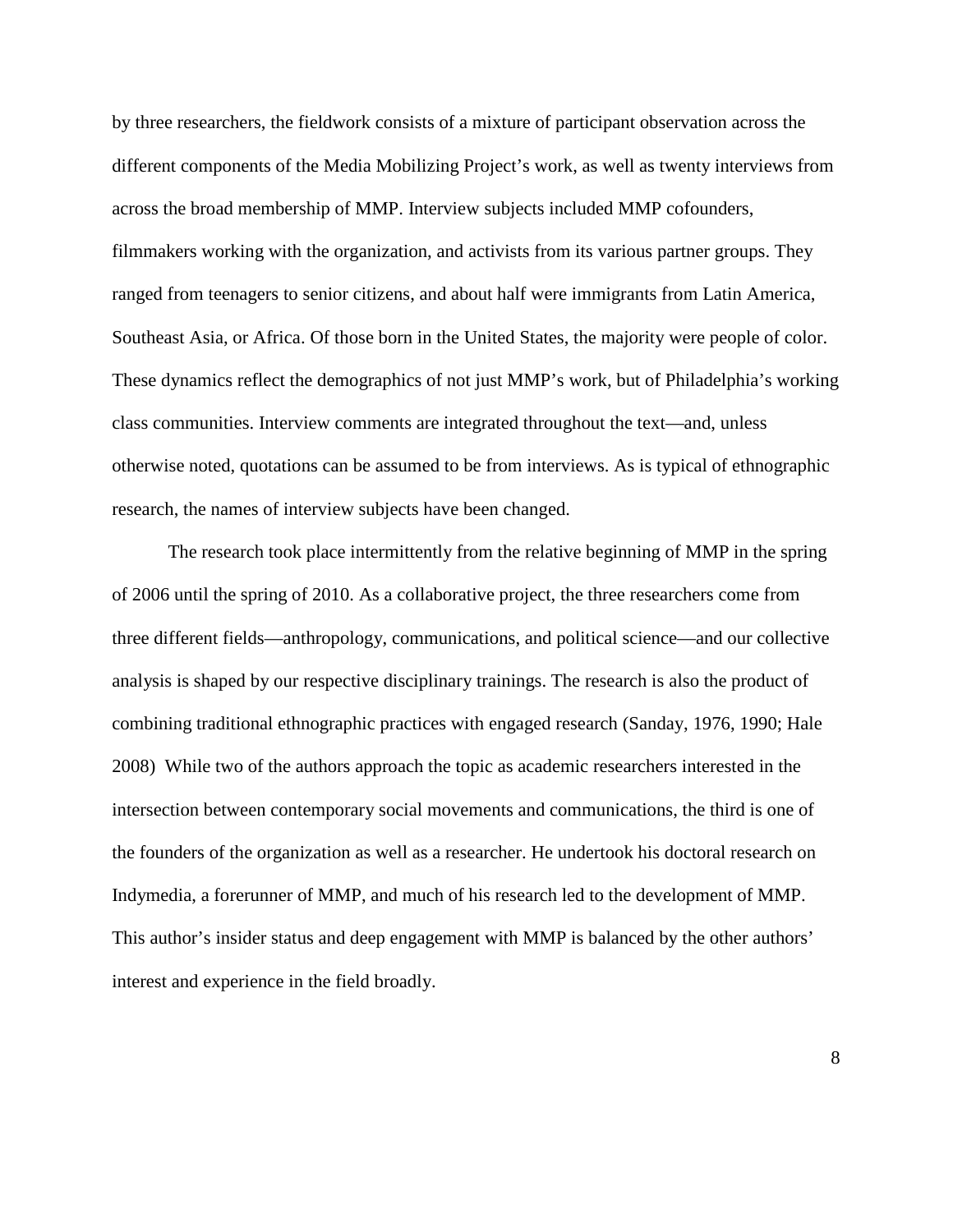## ROOTS

Despite its media production, MMP's roots are less in media making than in the social networks of antipoverty organizing in Philadelphia. In the 1990s two of MMP's co-founders, Josh Poster and Sheetel Gupta, worked with Empty the Shelters, Union of the Homeless, the Kensington Welfare Rights Union (KWRU) and the University of the Poor, all groups that fought for expanded media attention in their campaigns to organize homeless people and impoverished communities. During this period, organizers focused on the intersection between poverty and media. As one member of these different groups, David Erich, explained, "the local newspapers stopped covering KWRU, and in that moment we realized we had to develop an alternative media strategy." During this period, organizers connected to anti-poverty organizing in Philadelphia worked with several local media democracy activists and economic justice groups to organize a series of conferences called "Break The Media Blackout." These conferences, held in Philadelphia 1997 and 2002 and modeled after a similar gathering in the Midwest in the early 1990s, focused both on the absence of issues of poverty in the mainstream media as well as alternative strategies for telling and sharing stories from the internet to public access TV. The conferences helped to coalesce media reform organizing in Philadelphia as organically part of economic justice organizing. While Philadelphia was a central node in this work, similar developments were occurring across the world. In the United States, various antipoverty groups—often urban, frequently immigrant based, and self-consciously multiracial increasingly embraced media as tools for organizing (e.g., Caruso, 2000; CIW, 2004).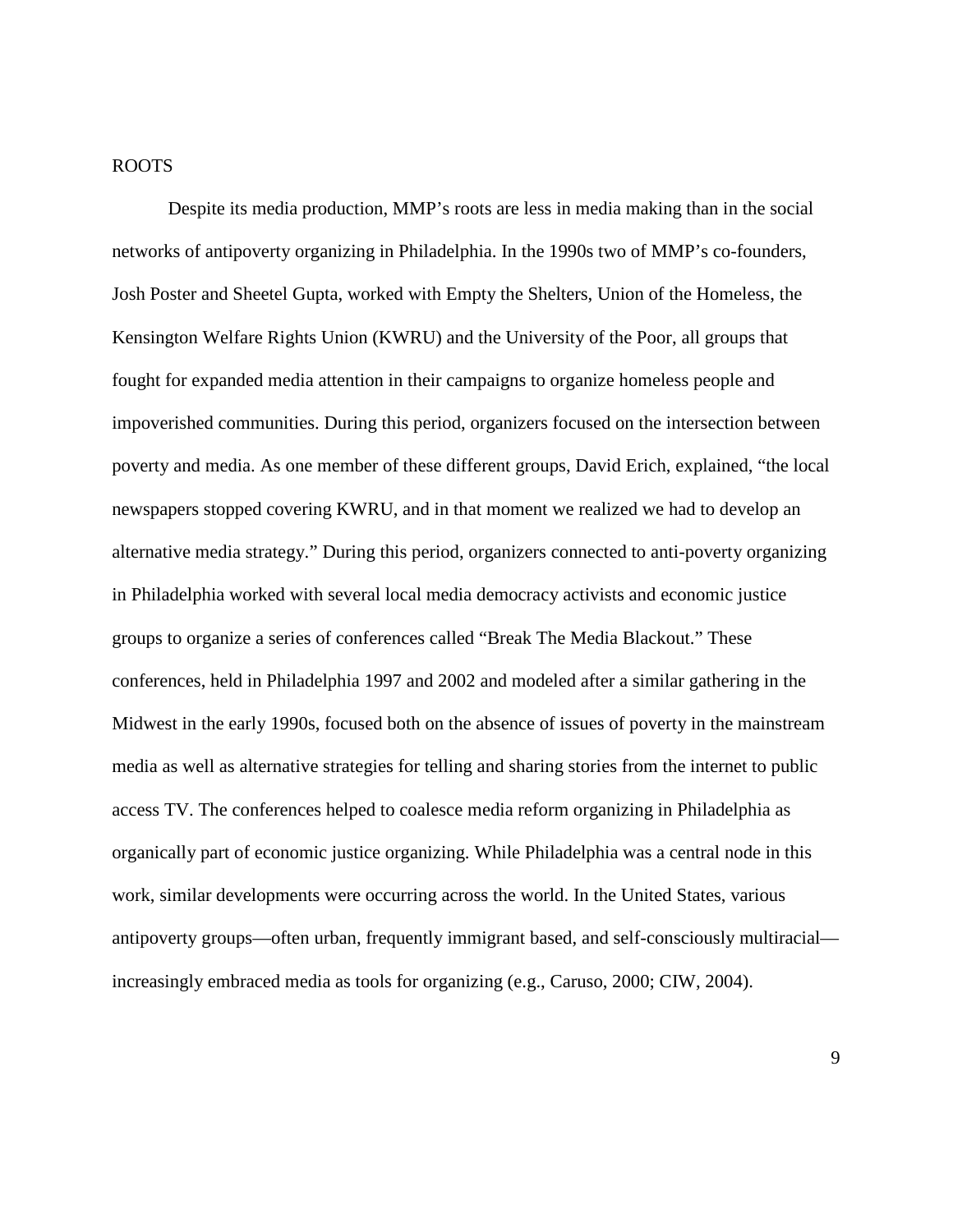Combined with article co-author Stevens' research on Indymedia and the Zapatistas, Poster and Gupta's experience with the Break the Media Blackout conferences provided the foundation for MMP. A national week of action against Wal-Mart in 2005 provided the first opportunity for these activists to join media production and antipoverty organizing. Gupta helped plan the Philadelphia actions against Wal-Mart while working for Jobs with Justice. Stevens, then a graduate student at a local university, had been working with the Philadelphia Independent Media Center, and coordinated Indymedia's involvement in the week of action. The campaign coincided with the release of Robert Greenwald's documentary *Wal-Mart: The High Cost of Low Price*, and media factored prominently in the campaign. "The whole campaign was fought more in terms of air war than ground war," Gupta says. IMC journalists interviewed workers, which were turned into audio pieces union stewards could use in their organizing, and Gupta involved local filmmakers in producing several short, anti-Wal-Mart commercials. The Ruckus Society, an organization which helps groups plan and use creative nonviolent direct action (Sellers, 2004), figured out a way to broadcast messages across buildings in the city. All these activities complemented more traditional forms of protest, such as pickets, against the corporate giant.

This combination of grassroots media production and labor organizing gave MMP its early raison d'être. "These battles are not just about management; they're about PR," Gupta says. MMP formed to provide impoverished and disenfranchised communities with their own media as a way of both furthering the ends of each particular struggle and using media and communications to connect urban social justice organizations into a shared network. The strategic approach for the Wal-Mart campaign was thus not merely the documenting and making of media on behalf of those silenced by the mainstream media, but more importantly, connecting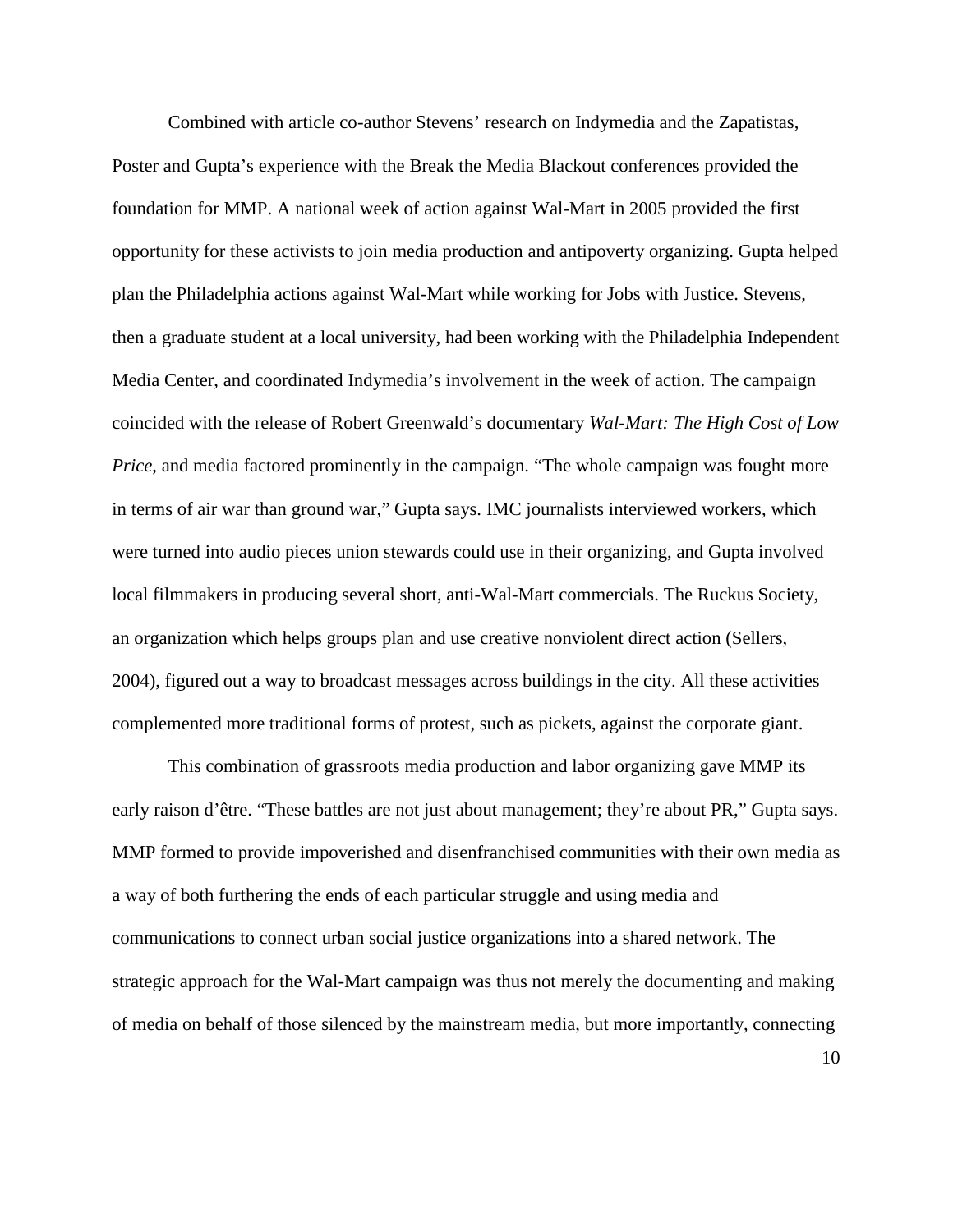differently situated groups fighting Wal-Mart, from environmental activists and small business owners, to labor and concerned citizens, through media. The Wal-Mart campaign contained the seeds and helped define the trajectory of what would become MMP's strategic use of media to interlink and mobilize otherwise fragmented organizations and sectors, creating cross-issue networks and synergies.

The attempt to use media and communications to connect multiple sites of struggle came out of experiences of organizing in the contemporary fragmented city. Scholars have begun to examine how, in the wake of a globalizing economy, the structural and social conditions of contemporary U.S. cities have led to a mixture of service-sector, casualized working conditions (Harvey, 2005; Brenner and Theodore, 2002), fragmented and segregated neighborhoods (Smith, 1996; Massey and Denton, 1998), and a growing number of people living in deep poverty that are both isolated and disengaged from the political process (Goode and Maskovsky, 2001). This set of conditions frames life in the contemporary city and has led to isolated working conditions and disjointed communities. (Harvey, 2005; Dyer-Witheford, 1999). In response, local urbanbased social movements have experimented with organizational forms and strategies to change their contemporary environment.

Following the 2005 Wal-Mart campaign and week of action, a group of six Philadelphiabased organizers began to meet to discuss the development of an ongoing project based on the insights of that campaign. Through that process they began building relationships and producing media with Philadelphia-based organizations focused on labor, housing and anti-gentrification, immigrant justice, and youth and education. By early 2006, MMP was officially launched. Three years later, the MMP network consisted of ten groups focused on issues of labor, housing and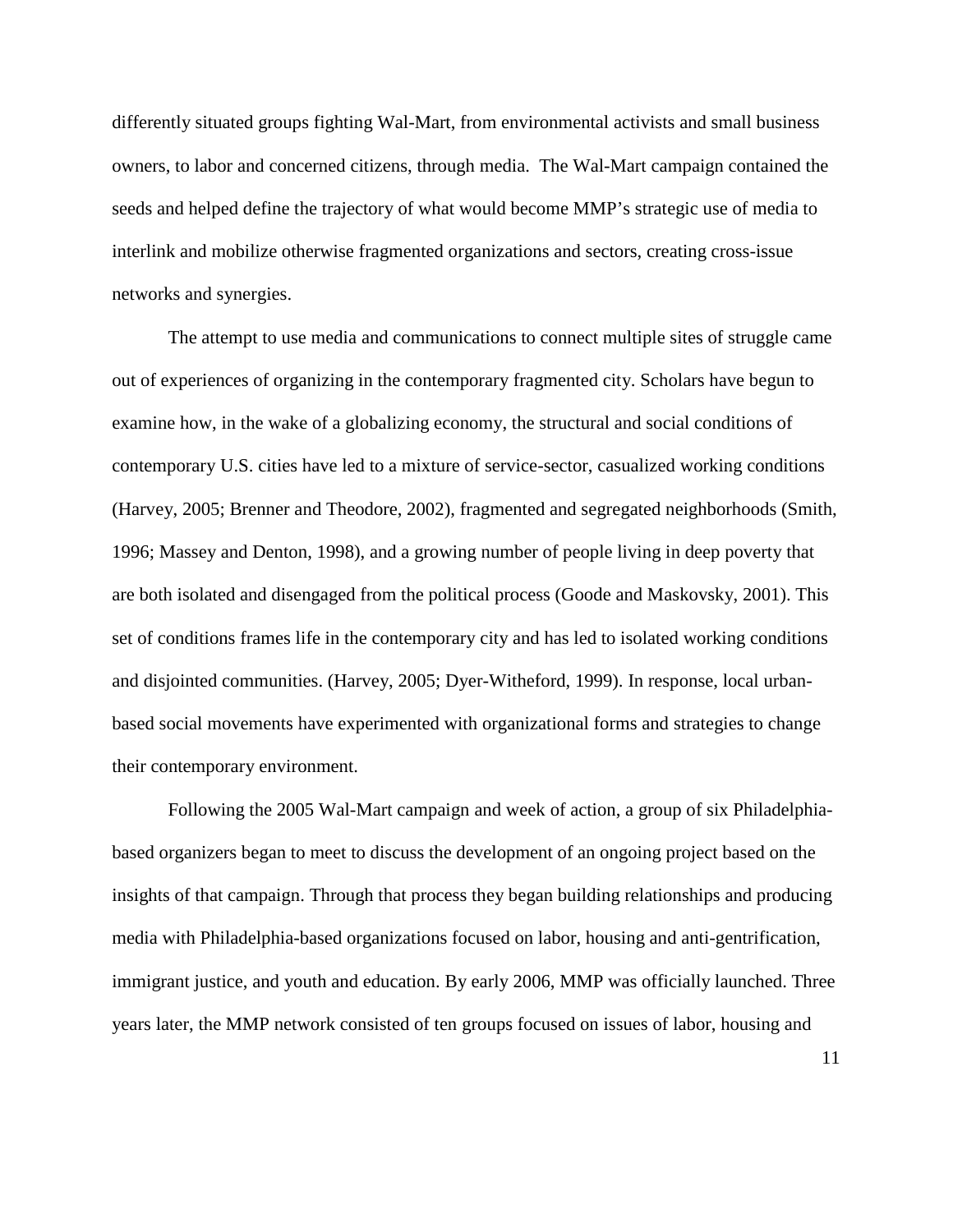education. The groups that originally made up the network were consciously asked to join and thus become constitutive parts of the broader MMP network due to their poor and working class constituencies, as well as their long-term goal of ending poverty through movement building. The six founders began fundraising and developing the institutional structures for an organization that could, as they saw it, use media to create a meta-organization of poor and working class groups and organizations. MMP's formation and its goals owe to the merger of poor people's movements, with their focus on building human rights for economically disenfranchised communities, united across race (e.g., Jackson, 2007; Fox Piven & Cloward, 1979) and the networked re-appropriation of new media as exemplified first by the Zapatistas in Mexico (Cleaver, 1996; Holloway and Peleaz, 1998; Ronfeldt and Arquilla, 1998) and then the global Indymedia movement (Halleck 2002; Kidd 2003; Morris 2004; Juris 2005.)

As such, MMP exemplifies two often-hailed cornerstones of contemporary movements: prefigurative network structures and the use of new media. For instance, Juris (2008) and Della Porta et. al. (2006) have argued that networks have not only given rise to the alter-globalization/ global justice movement but have demonstrated—prefigured—its political vision of transnational solidarity. Hardt and Negri (2004) have predicted that such fusions, pioneered by but not limited to the Zapatista rebels in Southern Mexico, hold out hope for a more democratic future by making organizations more participatory in the immediate while limiting the gap between means and ends. These and similar works have also emphasized the possibilities afforded by new media technologies, including most centrally the internet but also the cheap availability of cameras and other forms of mass communication. Put simply, communications technologies are the legs on which the contemporary networks of globalization walk. Electronic communication supplements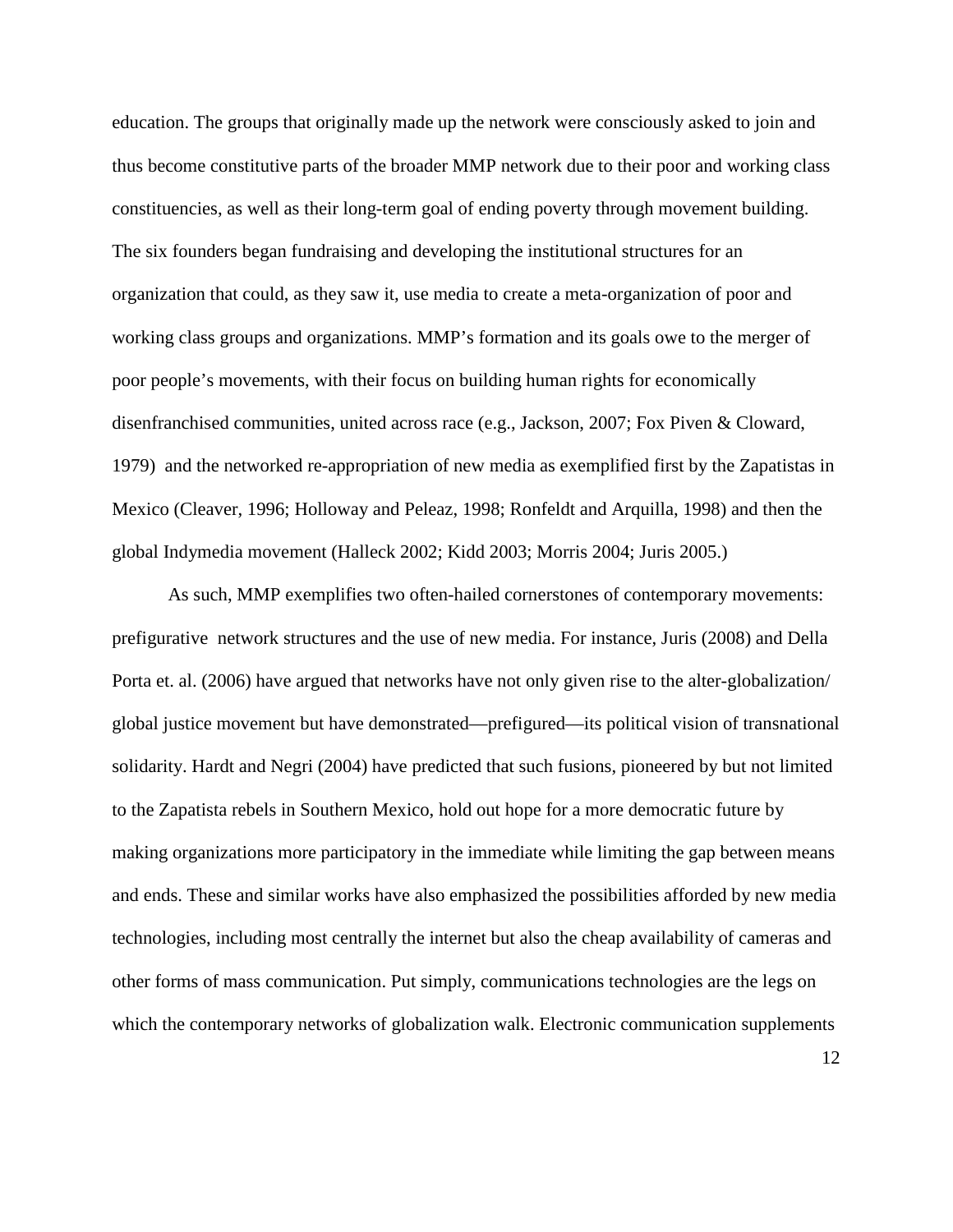or even supplants physical forms of connection within networks. Gupta summed this up by saying, "as society becomes more and more fragmented, then technology becomes more and more relevant in terms of how people can stay connected."

Nevertheless, new information and communication technologies and correspondent horizontal or flat network structures have not solved the problems of conjoining differently situated sites of struggle, nor do they take the place of local face-to-face organizing. Bringing people together in face-to-face encounters are central for building community, for providing a space to share more intimately the increasingly fragmented experiences under neoliberalism of, for instance cab drives, students or hotel maids as well as for providing the necessary knowledge and technical know-how to overcome the digital divide. Flat network structures are also no panacea. Flat networks can uphold diversity but have more trouble generating and sustaining new communities, collectivities and organizations. These bodies require processes and apparatuses of linkage that can synthesize differences without forgoing diversity. This need is particularly evident when examining localized groups and networks such as MMP that engage in sustained organizing and institution building in urban settings. The scholarly literature, as well as some activists, have at times fetishized the movement-building capacity of new media technologies and purely horizontal network structures. Challenging this quixotic position, Nugent for instance, argues that many (northern) accounts of Zapatista's use of new media "suggests that their most distinctive feature as a political movement is to have shifted the object of struggle from control of the means of production to control of the means of communication; revolutionary ideals are to be advanced by the free exchange of rebel-friendly software and communications packages. But this way of thinking about the rebellion tends to block out the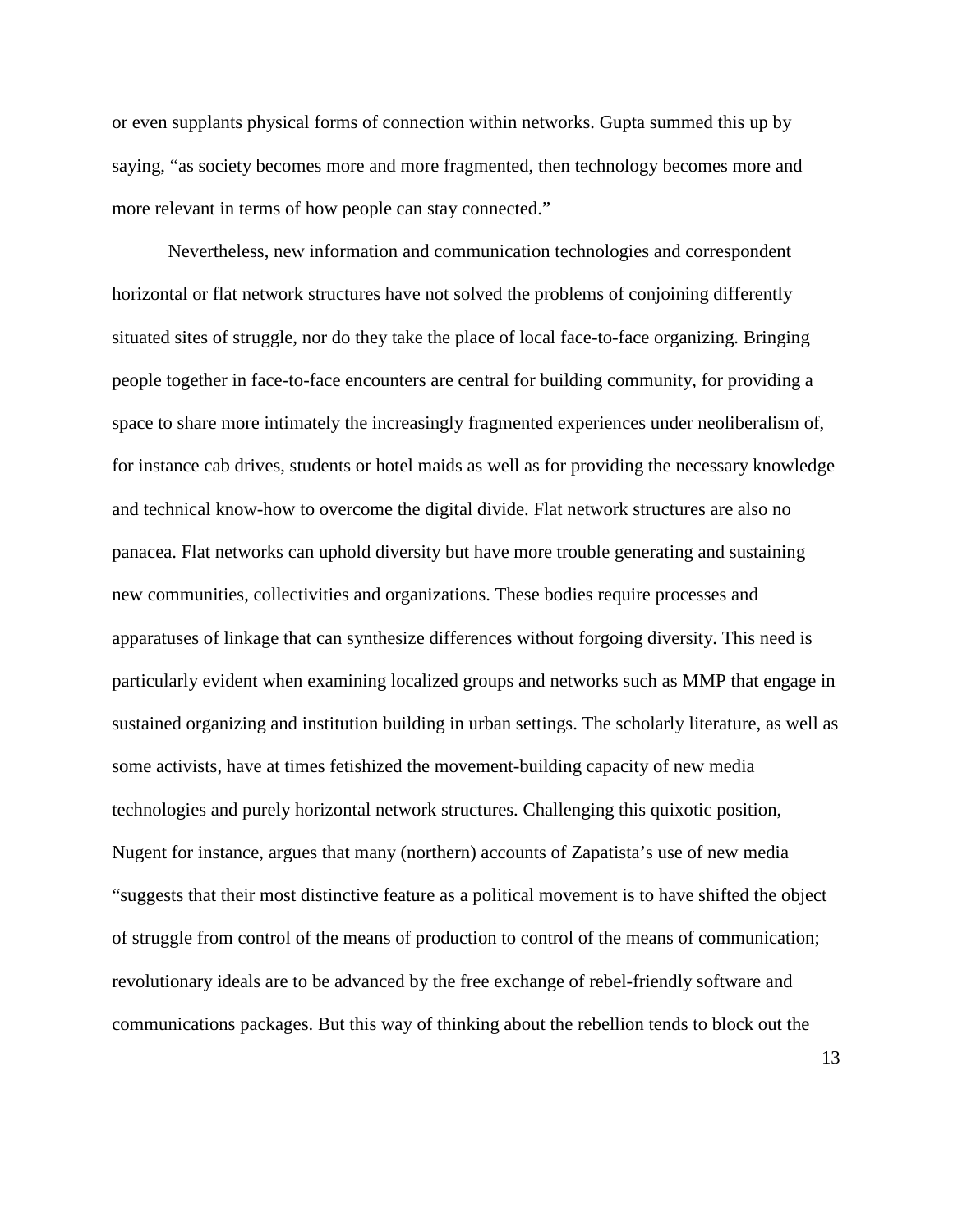years of organizing that preceded January 1, 1994" and have been ongoing since (Nugent 1997: 166).

Controlling the means of communication is an important task in today's media-saturated society, and Nugent arguably does not give enough credit to the pivotal role new media plays in connecting the increasingly transient poor and working class constituencies. Janitors or taxi drivers, for instance, are increasingly diffused and atomized, no longer working at the same "assembly line." The lack of shared work-spaces makes sustained organizing more challenging and reliant on the re-appropriation of the new communication technologies for their struggles. At the same time, however, Nugent reminds us about the irreducible need to study grassroots and placed-base organizing and institution building for which computers and the web, as well as the skills to operate them, are only some among several central pillars.

MMP's experience around its housing campaign exemplifies this point, stressing the persistence of on-the-ground movement building. Initially, MMP put substantial energy into the anti-gentrification efforts of its members groups concerned with housing. MMP used new media technologies as connective tissue, sharing stories, producing video and audio coverage and interconnecting groups and people. This occurred through media-based campaigns to both stop casinos from coming into Philadelphia and reevaluate property taxes. However, MMP's housing work has not moved forward as dynamically as their work on new labor or education. The housing organizations that were a part of the MMP network lacked the financial resources, consistent constituency, and leadership density to proceed apace the other network organizations. The use of new media technology was not enough to overcome the obstacles of low organizational capacity, which has to be located in the weakness of the respective "off-line"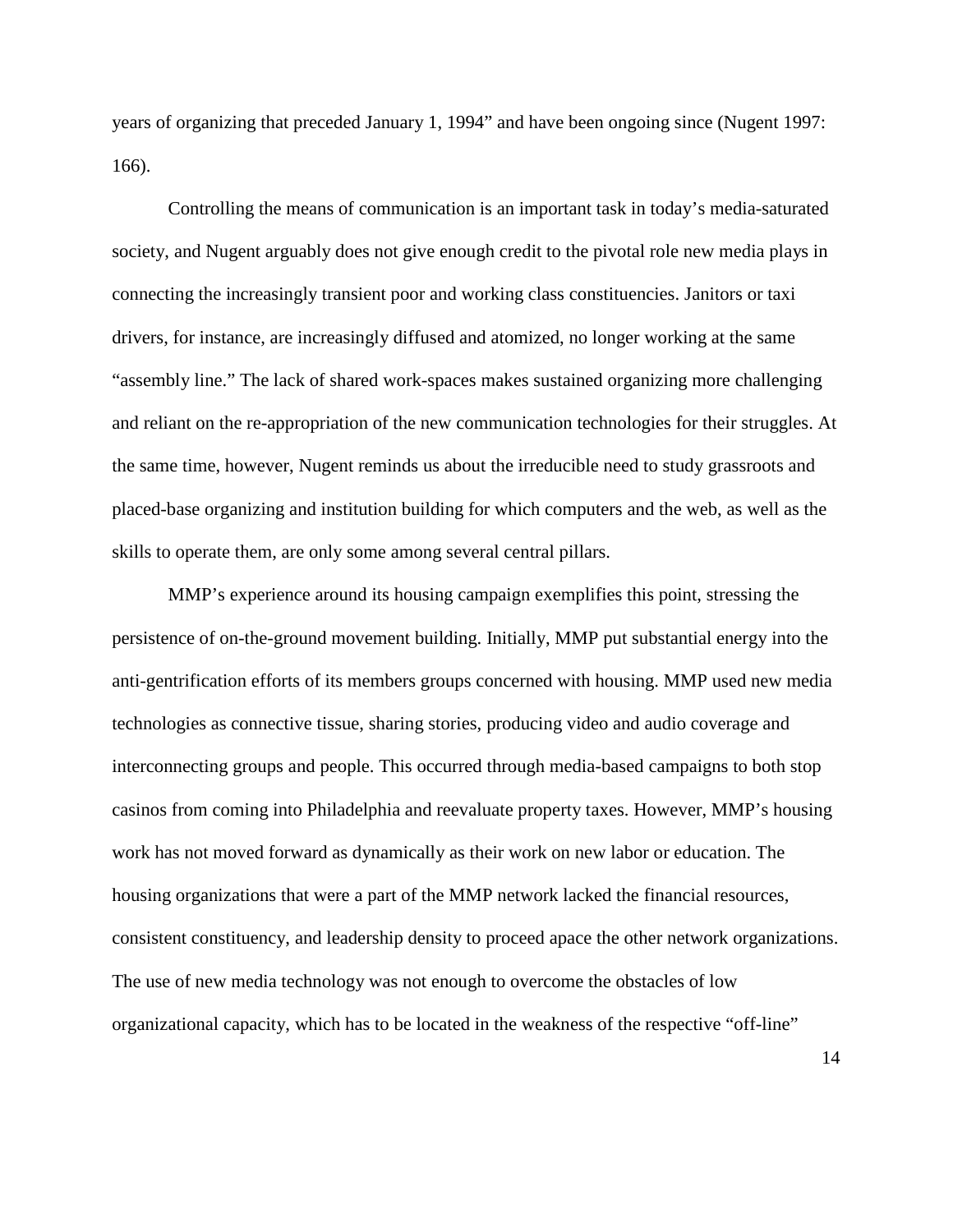dimensions. This housing example indicates the analytic prerogative to research contemporary social movements at the intersection of new media, network structures and the particular local contexts of everyday practices and enactments. The ensuing image, we hold, complicates our knowledge of contemporary social movements in general and the role of media, networks and local context in particular.

Still, the new communication technologies were vital for the birth of MMP and the growth of several of its network organizations. Of all the new media innovations, perhaps the most important one for understanding the genesis of MMP is the global network of Independent Media Centers, Indymedia. The Indymedia network, with its open access publishing that allows anyone to post to the site, has become a hallmark of the mass demonstrations associated with global justice organizing. Building on the relationship that the Zapatistas cultivated with global civil society, and their strategy of using communications to connect across struggles (Wolfson, 2009; Cleaver, 1998, Nogueria, 2002; Beckerman, 2003; Kidd, 2003), Indymedia enlisted a motley crew of activists into being journalists (Halleck, 2002; Nogueira, 2002: 293). Its on-theground footage outpaced that of more traditional media outlets, such as CNN, leading the Indymedia site to become a more utilized news outlet during the course of several mass demonstrations from Seattle to Genoa and beyond (Juris, 2005; Gillmor, 2004: 145; Platon & Deuze, 2003; Setchell, 2002).

The IMC success in Seattle proved an inspiration, as chapters began to sprout up around the world—often in conjunction with mass protests. From the winter of 2000 to the fall of 2003, Indymedia grew at a pace of about one new site every eleven days. One of the aims of Indymedia activists was to create a transnational communications network that connected struggles across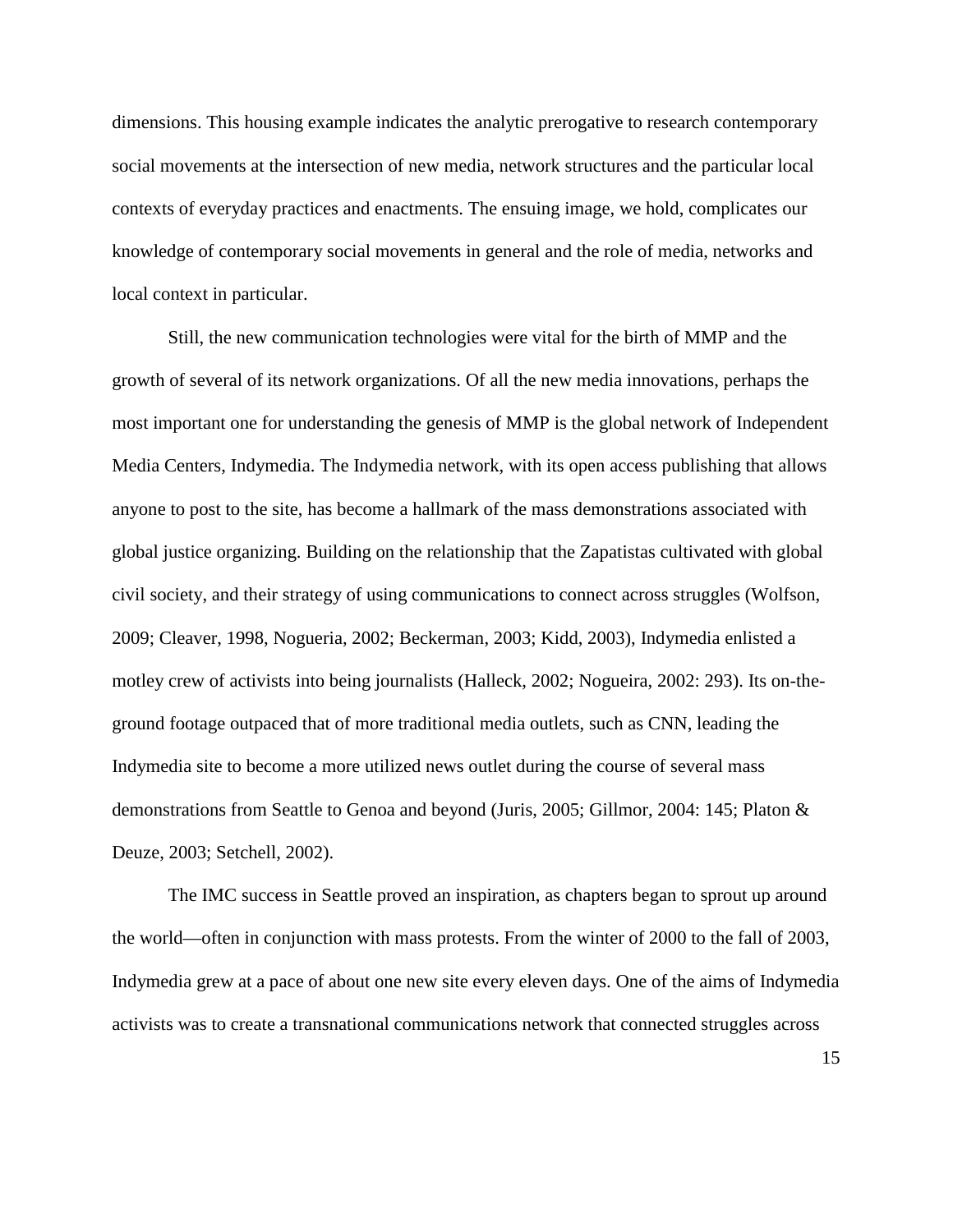space and theme. This vision of the role of communications in building larger networks of struggle came from Indymedia's material and ideological connection to the Zapatistas, providing a crucial conceptual foundation for MMPs locally based network. More materially, Philadelphia Indymedia provided the initial home for MMP. The IMC served as MMP's fiscal sponsor in its first two years, and MMP learned from the network possibilities pioneered by the IMC. MMP activists still write for the local Indymedia website, and several MMP cofounders concede that they hope their approach of being rooted in poor people's movements will be taken up by others in the IMC network.

MMP is rooted in IMC-inspired media making, distributing material through its networks and using media to solidify its network. While the emphasis on networks, particularly *offline*  networks, is perhaps the biggest challenge to the IMC model, the connection to the IMC is, however, only one half of the equation explaining the emergence of MMP. The other half is poor people's movements, and MMP's central focus on organizing around economic stratification. This emphasis presents further challenges to the IMC model, which has thus far eschewed any unified political analysis or embedded relationship to certain organizations, favoring instead a general open-access, anti-corporate approach. In that sense, MMP can be considered IMC 2.0 more interactive, more multimedia, and more networked. MMP has placed greater emphasis than Indymedia on distribution mechanisms (Opel and Templin, 2005), using diverse forms of media and face-to-face organizing to connect poor people's movements.

MMP's work is thus a collaborative initiative with one or more organizations in the Philadelphia area. MMP has for instance, organized media production classes that help train members of the different groups in media skills. In addition to the ten network organizations,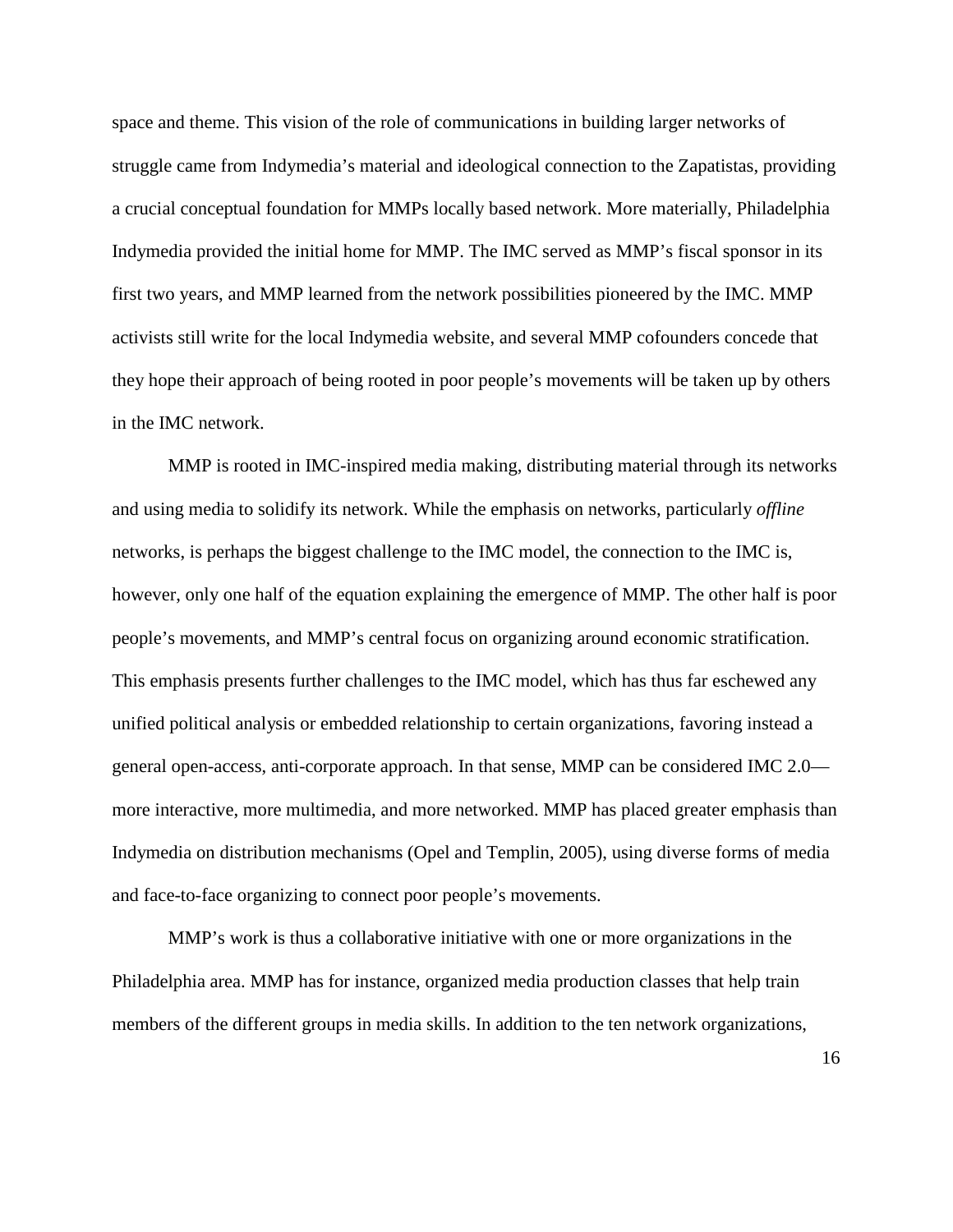MMP is affiliated with multiple partner organizations locally and nationally that are engaged in similar work around antipoverty organizing, labor and immigrant justice, and media democracy. Its "community board," which helps determine the organization's priorities and plans, is a twenty-member body drawn from the ranks of member and partner groups. There are fifteen core members of MMP that coordinate these committees and MMP's public events. There are another 250 people that are in some way affiliated with the group, about a third of which would identify with doing work *as* MMP. Determining an exact number of participants is difficult, however, because MMP is at once an organization, with clear boundaries of membership, and a fluid network, in which many people can plug in (or drop out) based on the needs of a given moment or project. This porous structure, in many ways typical of network-based models (Juris 2008, Escobar 2008), lends MMP an often inchoate quality as well as a transitory nature which leads to dynamism but at times lack of consistency. This balance of structured organization and open network is part of MMP's strategy and part of its experiment. MMP works across organizations, displaying many of the horizontal qualities scholars have demonstrated of networks (de Landa, 2006; Escobar, 2009). Yet MMP and its network organizations each utilize structures and methods of decision making that are not purely horizontal. There are, in fact, identifiable leaders within MMP and its partner organizations, who are responsible for shaping the strategic directions of the network. As such, MMP's structure contains and combines both horizontal and vertical elements.

In the following section, we examine two of MMP's branches, both of which illustrate the relationship between media, networks and contemporary social movement based organizing in an urban setting: its Labor Justice Radio and the video trainings MMP coordinates. Both show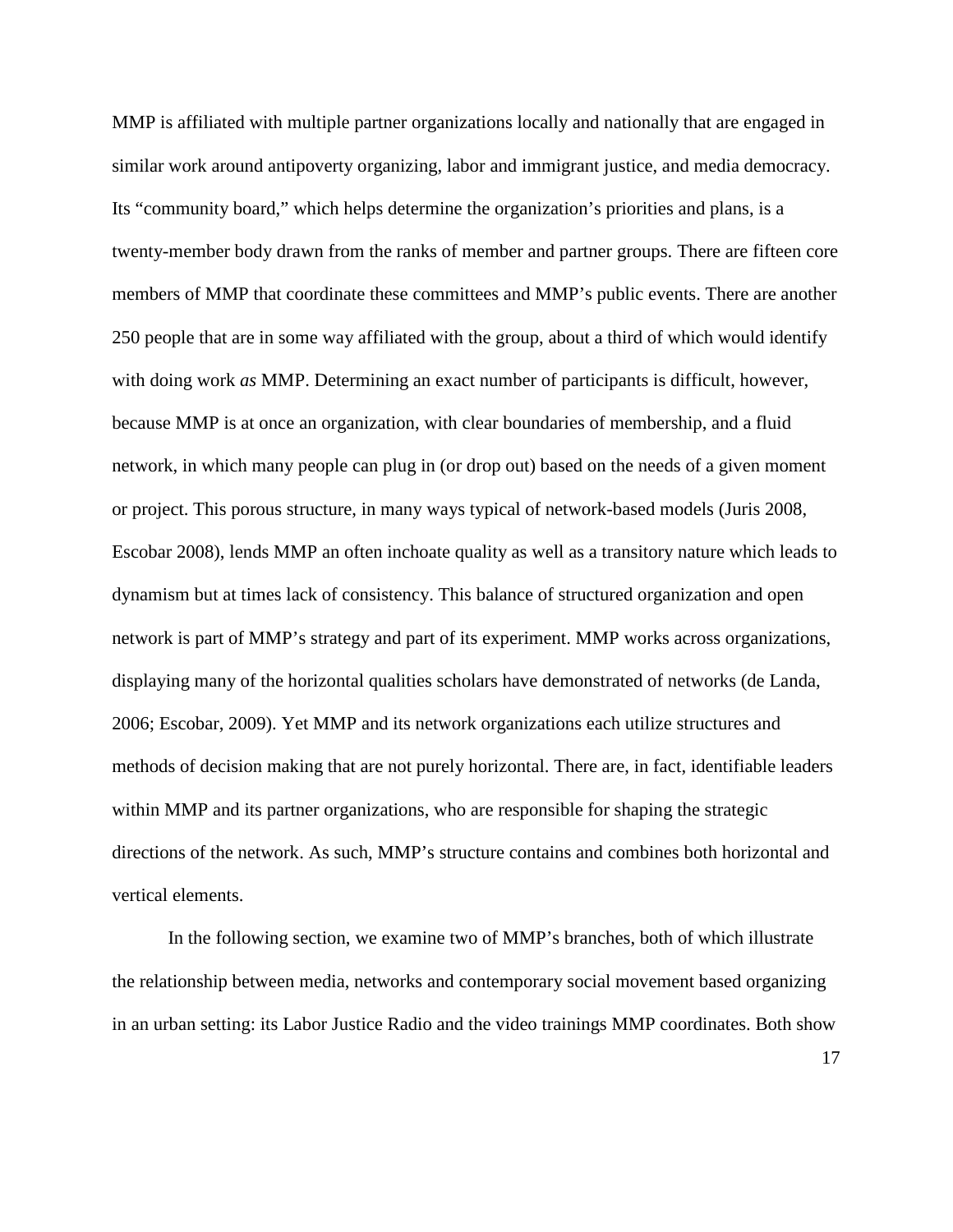the interactive, multimedia, and hybrid network form that contemporary urban social movement based organizing is taking in the neoliberal city.

## **BRANCHES**

"[T]his is the most radical experience I have ever been part of."

## - Perchik Silver MMP point person of Our City Our Voices

In June 2009, MMP opened an office in West Philadelphia with two network groups, the United Taxi Workers Alliance and the Philadelphia Student Union. MMP now has two spaces in which it produces audio and video materials. These sites are housed in the MMP office, and the office of low-power FM radio station WPEB. Most decisions over media content, however, are made in meetings held in community centers and private homes across Philadelphia. The group's media equipment is shared, distributed to people within the network when they need to cover a particular event or work on a given story. Editing and production are often done at home on laptop computers by one of the skilled media makers working with the group.

Two prominent examples of MMP's work that illustrate the relationship between media, networks and contemporary social movement based organizing in an urban setting are its ongoing Labor Justice Radio and the video trainings MMP coordinates. Both projects show the context specific nature of how networks such as MMP engage in their particular local setting as well as the media strategy employed to connect otherwise atomized groups of poor and working class people in a neoliberalizing city that has resulted everywhere in greater disparity of wealth and precarity of labor, alongside a growing finance and information economy. Both initiatives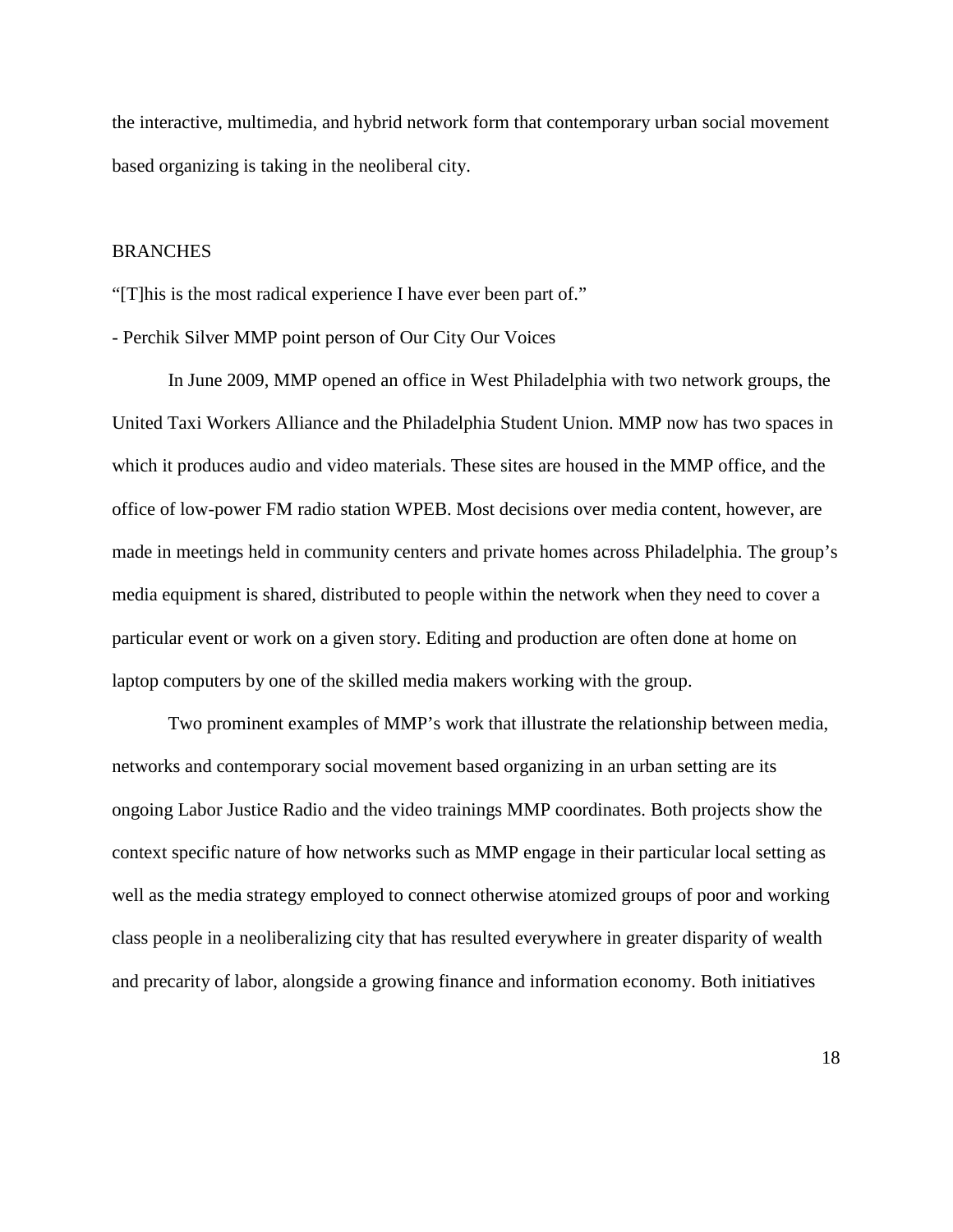show the crucial role that media play in sewing together groups and movements that face distinct but ultimately similar struggles against the neoliberalization of the city.

Labor Justice Radio:

Labor Justice Radio (LJR) airs on West Philadelphia's community radio station WPEB 88.1FM. It has aired since September 5, 2008, as a monthly one-hour long radio program that claims to "advocate justice for all working people" [\(http://www.podomatic.com/profile/laborjusticeradio\)](http://www.podomatic.com/profile/laborjusticeradio). It is the first radio show in the city that is "collaboratively produced by workers and labor leaders from across the taxi, service and commercial industries" [\(http://www.phillyimc.org/en/node/73672\)](http://www.phillyimc.org/en/node/73672). The one-hour shows take on issues related to the various groups that are members of MMP. There are typically three to four stories of four- to ten-minute length per show as well as short news stories and music segments. The segments are produced by members of MMP's associated groups that have gone through an MMP-coordinated radio training. Two or three hosts introduce the program. The first show, for instance, included segments on UNITE HERE's boycott of Embassy Suites, recent immigration raids that targeted members of SEIU 32BJ, and two pieces on taxi workers: one about the creation of the Unified Taxis Workers Alliance of PA, and the other about efforts to win workers' compensation for injured taxi drivers.

MMP organizers started LJR as a way to consolidate it's network of worker organizations through a new West Philadelphia based community radio station, WPEB. (WPEB is an allvolunteer low-power radio station, which was originally operated by three media activist groups in Philadelphia: the Scribe Video Center, the Prometheus Radio Project, and the Philadelphia Independent Media Center/Media Mobilizing Project. Scribe Video Center acquired license to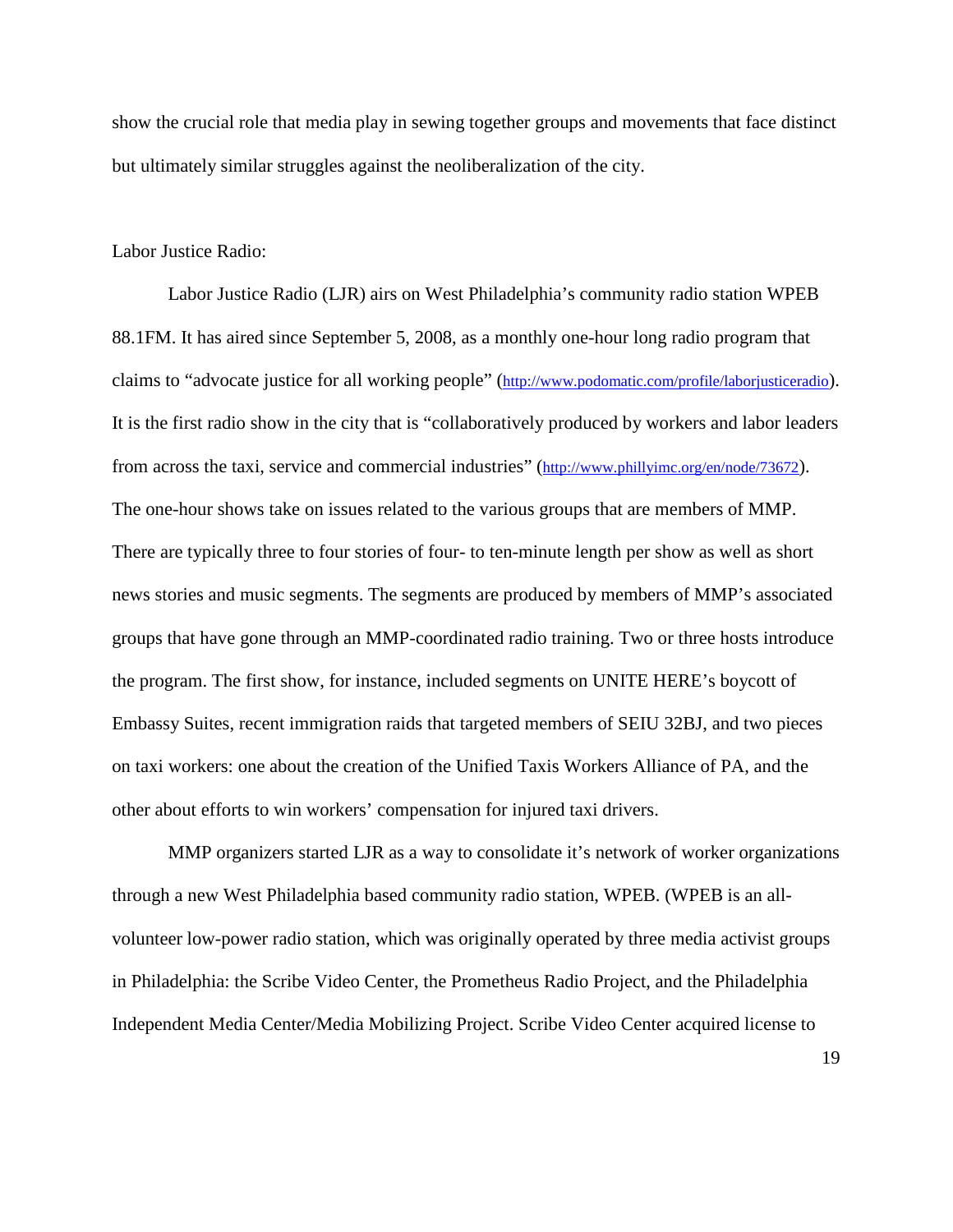the station in 2006, and it began broadcasting in May 2008.) While LJR was from the start conceived of as using the medium of radio to organize and forge closer ties between the various constitutive groups of MMP, the emphasis on labor and radio grew out of the particular local conditions. The emerging focus on labor was partially due to pragmatic reasons: the labor groups involved with MMP were the strongest of the participating organizations. Moreover, there was a particular focus on taxi workers, because many cab drivers do not have internet access, but are in their cabs all day and consequently the radio seemed an important organizing tool for cab drivers. In that sense, MMP and taxi workers saw radio as a strategic organizing tool for this stratum of Philadelphia's service sector economy.

Sarah McKay is leading the radio trainings and is the core MMP coordinator of all MMP radio programs. She moved to Philadelphia in 2007 from Michigan, where she had done independent media work, including editing an independent grassroots newspaper and was part of a collective that put together weekly independent radio shows. She is one of a handful of experienced media makers that help lead MMP classes in media literacy and media production. Despite the stated labor emphasis, MMP's radio trainings focus as much on developing connections among grassroots groups as on labor. In the trainings, McKay pushed MMP's vision and strategy to use radio to generate solidarity and thicker connections between the various groups and struggles. The initial training started out with honing critical analytic skills using the coverage by mainstream media. McKay brought in news clippings as well as actual TV news clips about the groups that were present at the training. For instance, when the taxi drivers launched a strike, the learners would discuss the coverage that they received in the mainstream media. The group talked about what shaped the coverage, such as the ties to corporate advertisers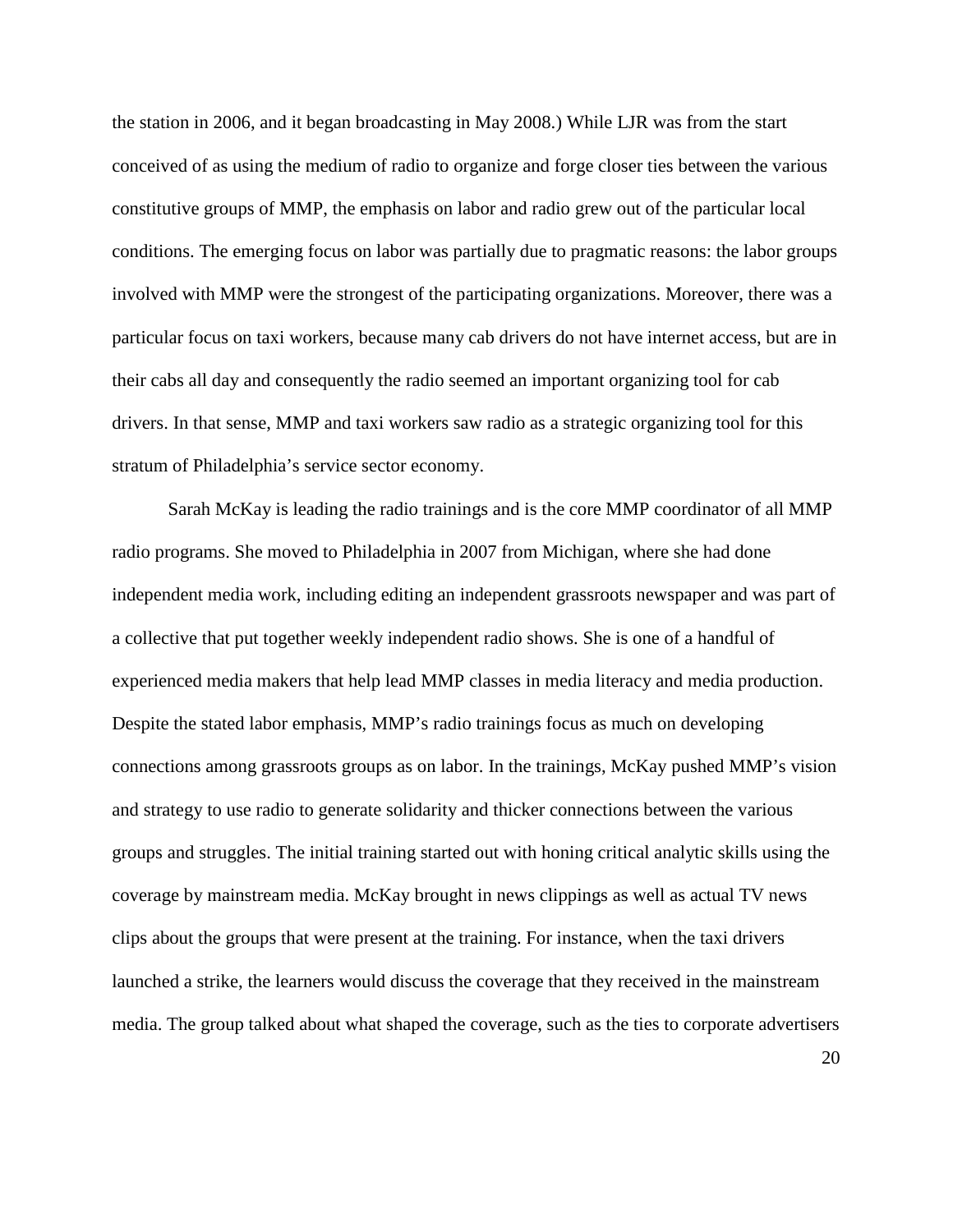or to parent companies and the underlying ideologies of the mainstream media. Using Herman and Chomsky's notion of filters (Herman and Chomsky, 1988), McKay explained: "So what are our filters? We want to break down ideas that there is this neutral that we are going to be neutral. We are claiming our position as saying that organizing is important, that poor peoples' voices should be central…so we made our list of things that are filters."

Sebastian Amah, a taxi driver from Lagos, Nigeria, who has been in Philadelphia since 1993, described what he learned through these LJR trainings as being a combination of production skills and political analysis:

I learned how to edit radio material, do interviews… [and to] know what's being doctored. Now I understand that news can be altered. That it not necessarily didn't have to be the way they told it to you. It might have been a whole other way. By the time you get it, it's the way they want you to have it and for whatever reason the person whose documenting it you're gonna get it that way … and it made me have doubts about the news. I used to be the type of person that accepted everything that I've seen on the TV…And I know that in the news world out there that you might have a great story but if the editor does not want to release it that won't be the story.

The teaching sessions also included technical trainings on the equipment as well as interviewing and editing skills. McKay prepared a radio manual, "Making our own Radio," to be a reference for people who were in the trainings. It includes a list of goals, such as "representing workers in a positive and realistic way," "connect with listeners and attract people to get involved," "build consciousness," "use radio as a tool for building solidarity with other workers," "show how labor issues are connected to other social issues," "use radio as organizing tool," "mobilize people"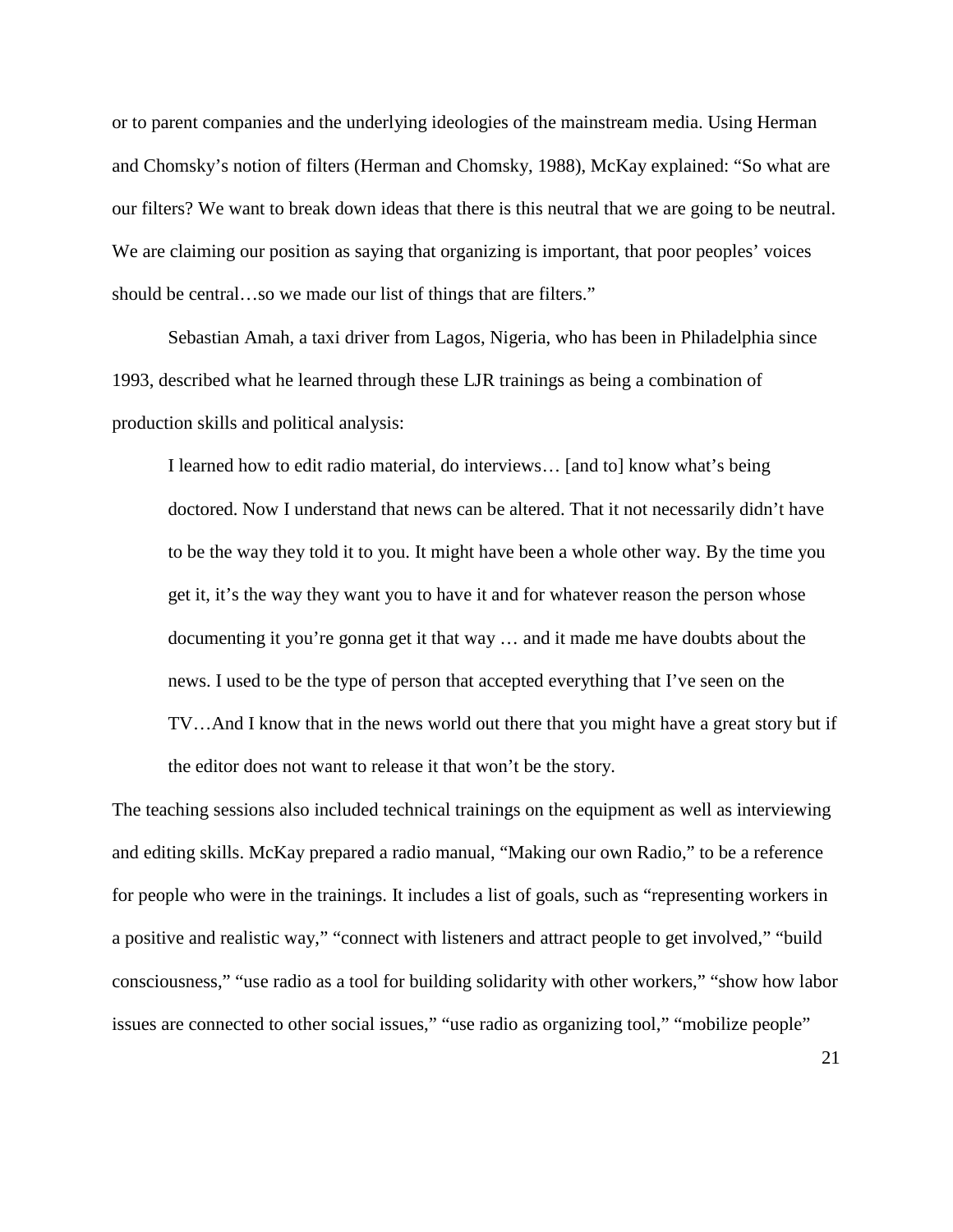and "build power." It also details how to prepare a radio segment, including "brainstorming a topic," getting background information, writing and recording a story, editing, using digital recorders, and "tips for sounding good on the air."

People who took part in the trainings ultimately became the producers of Labor Justice Radio and were then asked to help run the next round of radio trainings. One of the trainers in the second round was Ken Davis, a janitor and member of SEIU 32BJ. Davis said that teaching was a chance for him to pass down the skills he had learned and help build a stronger radio program. This approach to training illustrates MMP's quest to move away from speaking in the name of poor and working people to building platforms and practices for those communities to speak for themselves. To do so, as LJR demonstrates, requires equipping people with the skills and tools to amplify their voices.

The Labor Justice Radio thus speaks to several dimensions within a localized media strategy for converging networks— such as MMP—in the neoliberal city. Taxi drivers are exemplary in many ways for the service sector of atomized, individual contractors without the right to unionize. The fact that cab drivers have constant access to the radio made this medium an important organizing tool to first generate connections between the individual and isolated taxi drivers. Beyond generating community between taxi drivers, however, Labor Justice Radio also provides a space for poor and working class people from the different network groups to work together, to build deeper relationships amongst them, and thus to foster an ever tighter network. LJR thus seeks to congeal the individual groups of the MMP network out from first generating tighter knit networks between the cab drivers to linkages between them and other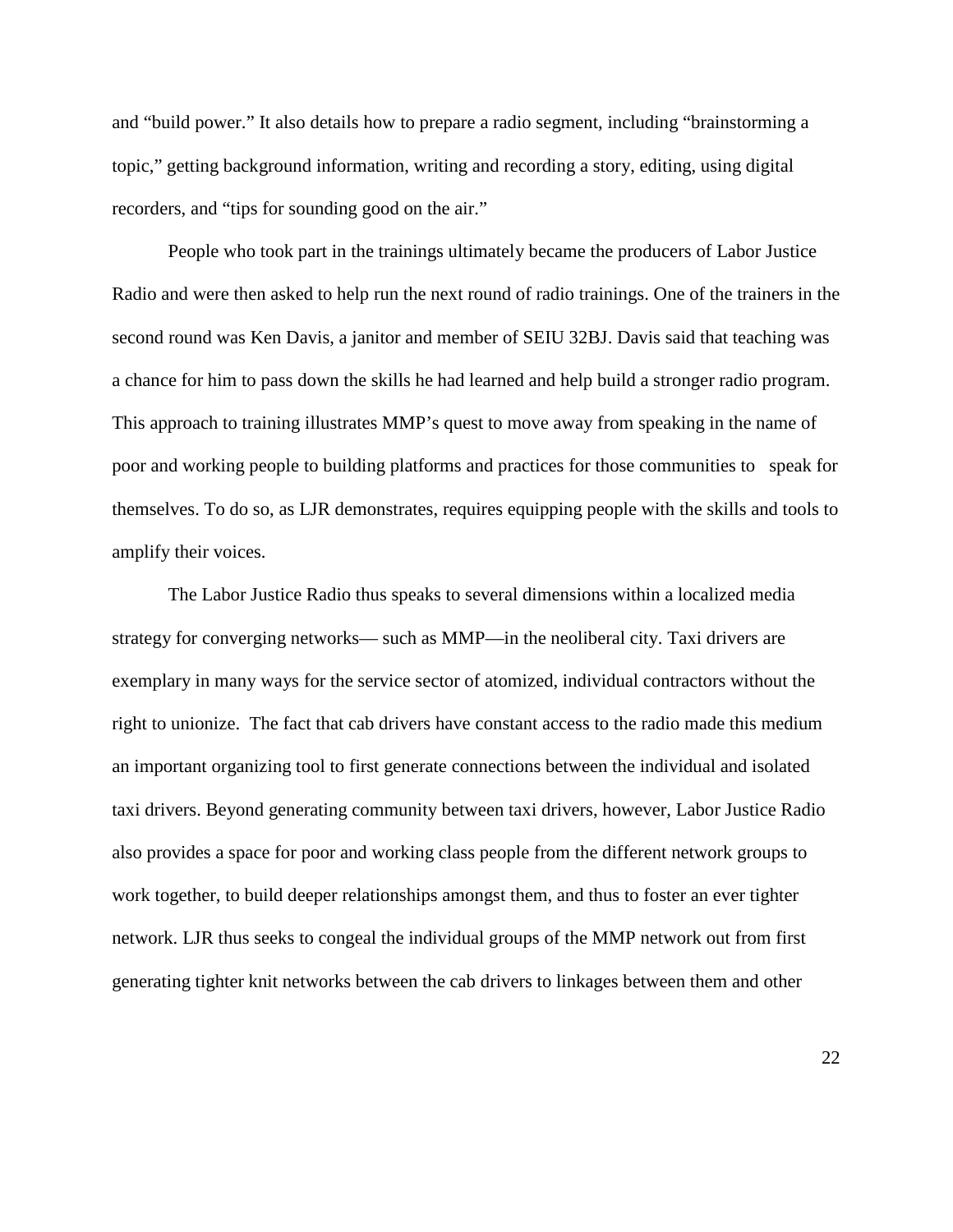groups of the MMP network to ultimately aspire to produce a movement for the city comprised of a shared identity and understanding of the diversity of groups in the MMP network.

Building the critical analytic skills of people in MMP and its affiliated groups is essential to this process. As McKay put it in an interview, the trainings are designed to help people produce stories that either support a group's organizing or helps the listener "make some connection that they didn't have before." The connections are not only generated through the final product and thus online, or in this case on air. Labor Justice Radio illustrates the grounding of network strategies adding a further dimension to the notion that networks are constituted by media flows.

The continuous process of putting the shows together as McKay points out, helps foster "a shared class identity" among the groups involved. Much more than a local radio program, McKay argues that media and communication are tools for "carving out more and more space" for poor and working people. Reflecting on the class afterward, McKay notes that most of the participants came in "very focused on their own union and kind of putting forward the things that they were working on specifically." She saw one key role of the training to help participants see the similarities across their different groups and campaigns.

[W]hat we tried to do was to create a show that was focused on issues that really affected workers but also just working people across the city and poor people across the city. So some of the original curriculum was people going and doing interviews or stories about another group besides their own so that people would start [to] see those connections and than having conversations about the ways that even though there were differences in the way the mainstream media covered drivers versus, like, janitors that that no one was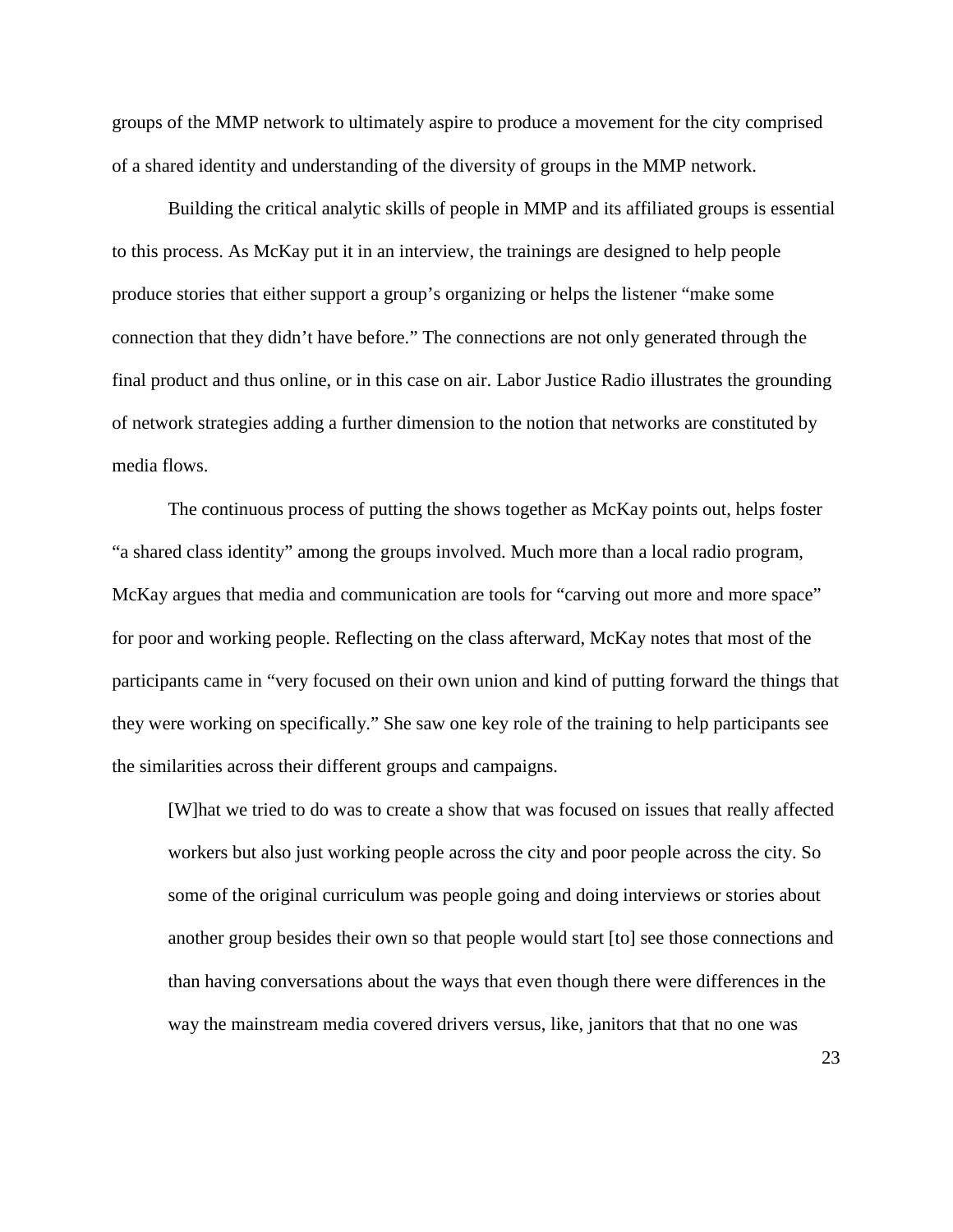really getting their story told and no one was getting, like, a fair shake by the media at all. So people started to kind of build an idea for a show that was more than just these collective unions. There is definitely still a strong focus on labor but we also try to talk about the budget cuts, the casino that is proposed to come in, housing, sometimes education, sometimes we pull from the student unions radio show and share content. So, I think we are working towards something that is bigger.

This view is shared by many involved with producing the LJR program. For example, Al Robinson, a 28-year veteran shop steward and union organizer for SEIU 32BJ, pointed out that the radio show

allows us to blend and coexist a network with other people even though they have different issues like there are people in the clothing industry, people in the commercial industries, people in the residential industries, and now I find myself more involved with these people all the time because now we are networking and share information and finding out that we fight the same people all the time, just at different times. So our strategies become more stronger in dealing with these people and plus when they see us coming as an umbrella they give us a little more respect or listen to us a little better.

Sitting next to him, Nawala Uusiku chimed in: "it's like a fist—your hand is straight and if you close it and make a fist, it's all the groups together." Nawala Usuiku's metaphor is illuminating for networking and movement building in an urban setting. The individual fingers stretched out symbolize the individual groups, the nodes of a network that inhabit the urban neoliberal landscape and move and struggle separately. They are, however, connected through both their conditions and resistance and when working in coordination, they are able to scale-up from the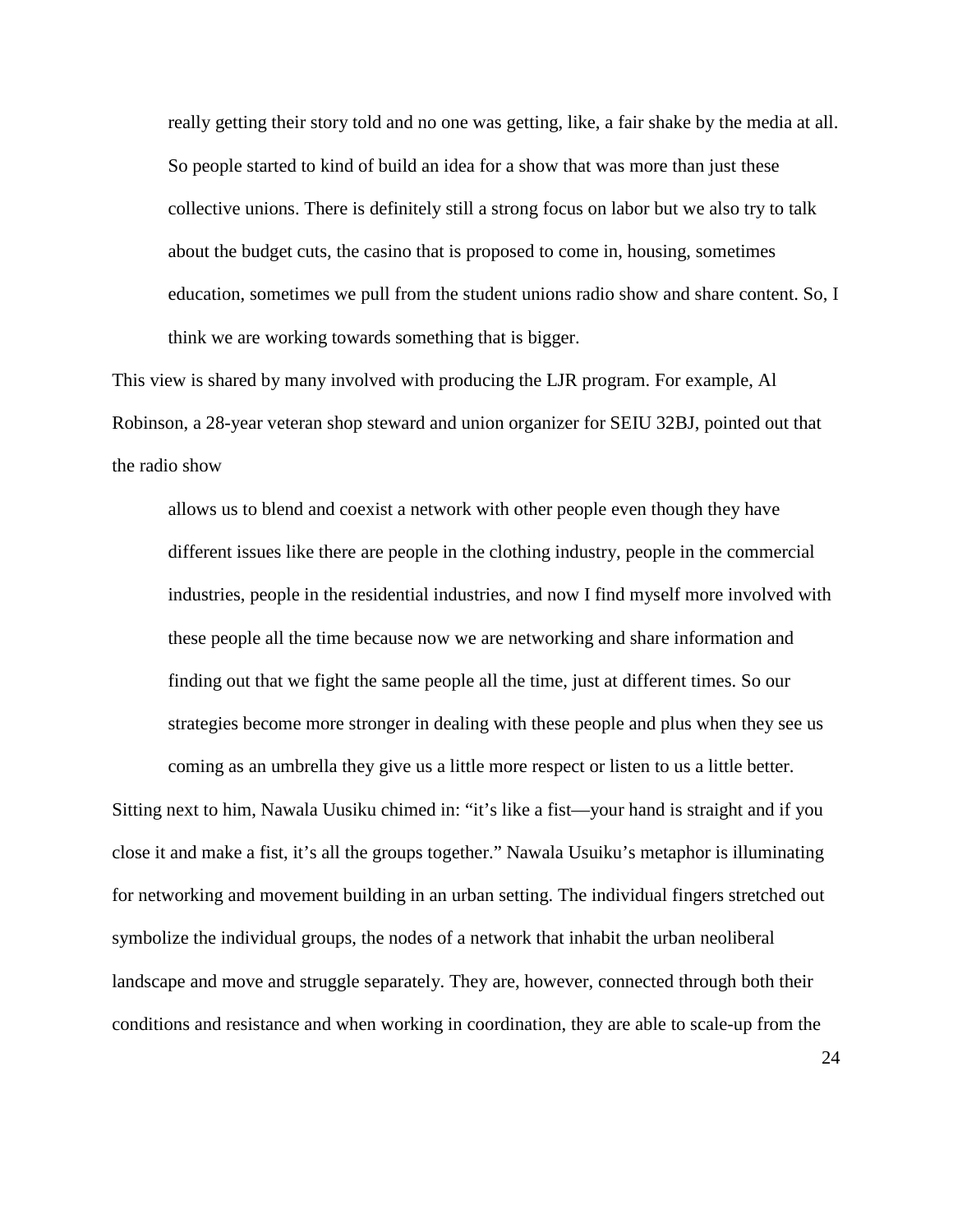autonomous to a collective formation. This coordination is represented in Usuiku's metaphor, by the power of a fist, which in this case, Labor Justice Radio generated. Usuiku's comment also marks the centralized aspects of movement building within networks that arise when groups work together. The proliferation of organizations is part of the body politic of neoliberalism. But no less than fingers, organizations require coordination to come together as a fist. The scaling up, as well as the scaling across, of Labor Justice Radio demands of organizations and actors more strategic cooperation, leadership and thus arguably less autonomy, a reality that challenges the default setting that communicative movement-based networks are open and horizontal (Escobar, 2009 de Landa 2006).

The Labor Justice Radio example thus illustrates and complexifies our understanding of networked organizations. It is indicative of the context specific enactment of networks and its particular relation to the neoliberal city. Moreover, LJR also indicates the variability of network and media strategies in their relation to the particular groups and movements involved. Finally, it also shows and thus adds to our understanding of the relationship between network strategies and new media, emphasizing the necessity to understand contemporary urban networks as utilizing hybrid forms of online and offline spaces.

## Our City Our Voices

A second example of how MMP employs media as a connective tissue for twenty-first century political mobilizing are its video trainings: Our City Our Voices (OCOV), a project of MMP and Juntos, a local community organization dedicated to the rights of Spanish-speaking immigrants in South Philadelphia. OCOV shows the fruitfulness of studying networks in local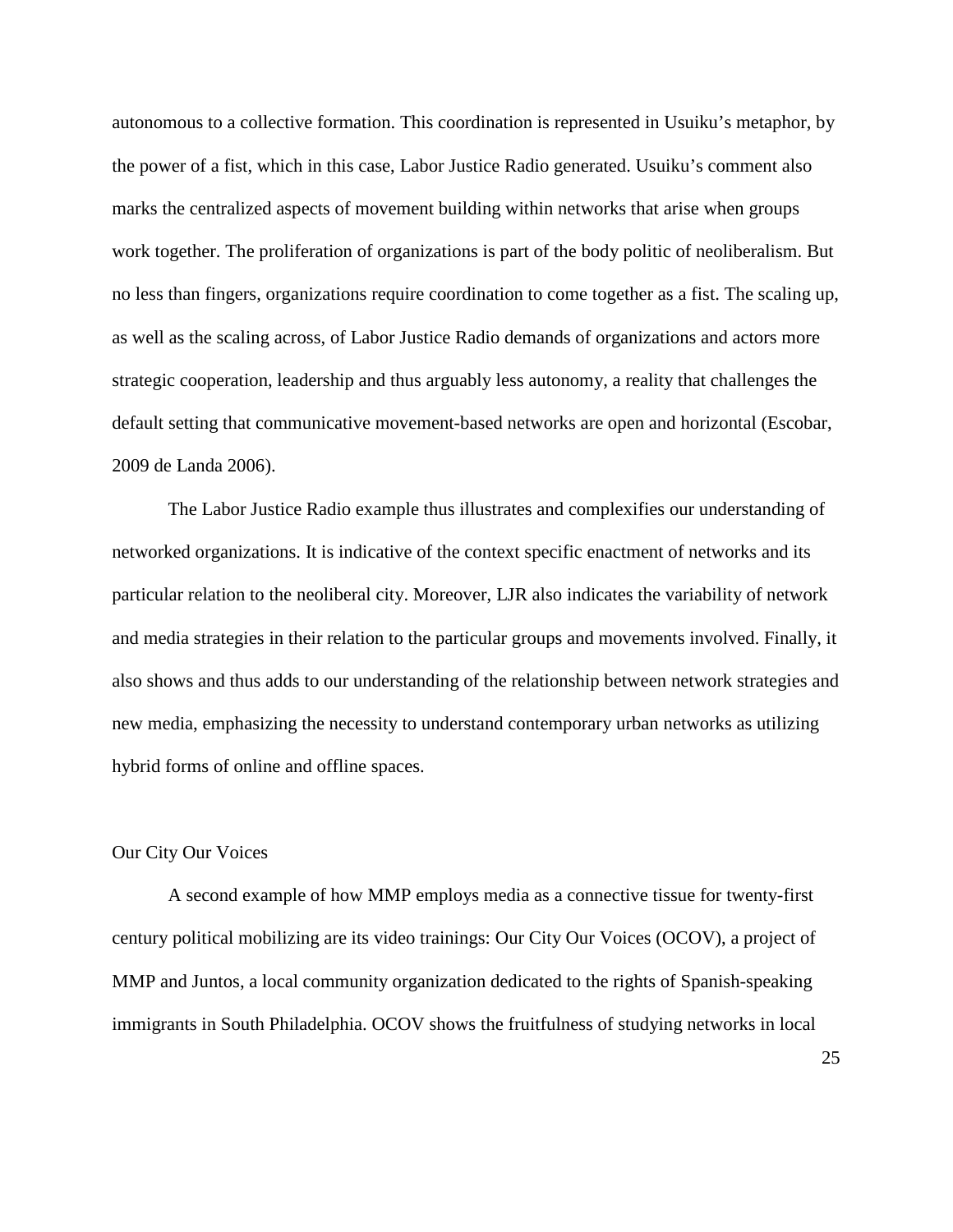setting, as it forces us to descend from overly abstract contentions and to embed networks in their particular urban environment. Furthermore, it highlights the community building aspect of media in its on- and offline enactment in the actual daily practice of networks such as MMP and its constitutive groups and movements. As such, OCOV also illuminates how MMP grew beyond one of its forerunner, Indymedia, as it speaks to the limitations of Indymedia's often unfocused open source practice (Wolfson, 2009) by equipping the "new journalists" with the tools to produce quality journalism for a range of media. Moreover, MMP's strategy also addresses one of public journalism's fatal flaws— limiting the conversation to those already within the professional community of journalists (Schudson, 1999). Rather than exhorting journalists to be more democratic or community minded, as the public journalism movement did (e.g., Carey, 1999; Charity, 1995; Merritt, 1995; Rosen, 1994; Rosen, 1999), MMP tries to get those on the other side of the digital divide the skills and hardware to be authors in the digital age.

The idea for the OCOV project grew during the mass protests for immigrant rights in 2006. Based on the mass outpouring, and a lack of immigrant voices in the mainstream media, members of MMP and Juntos wanted to use Philadelphia's plan for developing a municipal wireless internet network as a central backbone to getting immigrants and low-wage workers online and creating videos to share their stories and challenge the dominant discourse about immigrants that was growing in Philadelphia and across the United States. The two groups also wanted to bring Spanish-speaking immigrants into contact with students and other immigrant communities and low-wage workers throughout the city.

Supported by a grant from the Knight Foundation  $21<sup>st</sup>$  Century News Challenge, OCOV was comprised of video and web skill workshops that graduates learn after an eight-weekend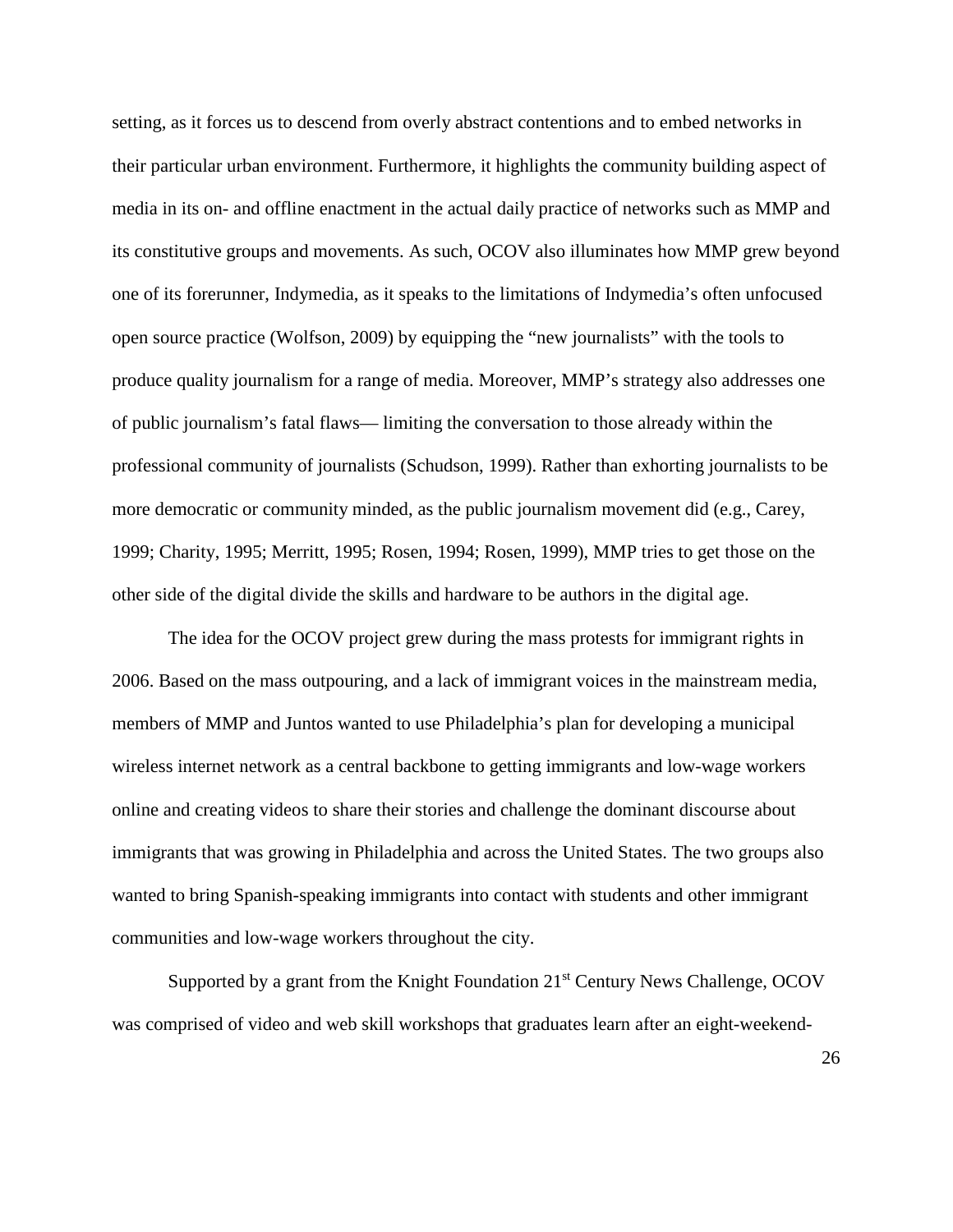long training session. In addition, students also received wireless internet for a year as MMP was a Wireless Internet Partner (WIP) with Wireless Philadelphia (the city's wireless internet network at the time). The workshop was structured in two parts. During the first section, students were trained in video and web skills and in the second section they go out and make videos about issues facing groups in the broader MMP network. The workshops and its products exemplify the strategic use of media for network building. The students were selected from groups and communities that MMP had targeted as important elements of a bigger movement. In the case of OCOV this strategy worked, as the videos students produced have been instrumental in forging tighter connections among groups within the MMP network, revealing the similarities between their struggles and prompting the further generating of cooperation and convergence. As Nawala Uusiku, who participated in both the OCOV trainings and in LJR, pointed out to us: "we kind of developed this sense of community. We are from different organizations but we became this community."

The strategic role of communications is exemplified by a video interview MMP trainer Marissa Sanchez did with Natalia Vargas, a Mexican immigrant and student in the OCOV trainings. Natalia is a community organizer, working on women's health issues in the Mexican community. She cofounded the group "Health Promoters," which does community health education, and she helped organize a weekly health clinic in South Philadelphia. The interview focused on health care issues facing South-Philadelphia's Mexican community. While the clip ultimately became part of a couple different video news pieces, the interview was utilized by MMP organizers to illustrate health care concerns across low-income communities.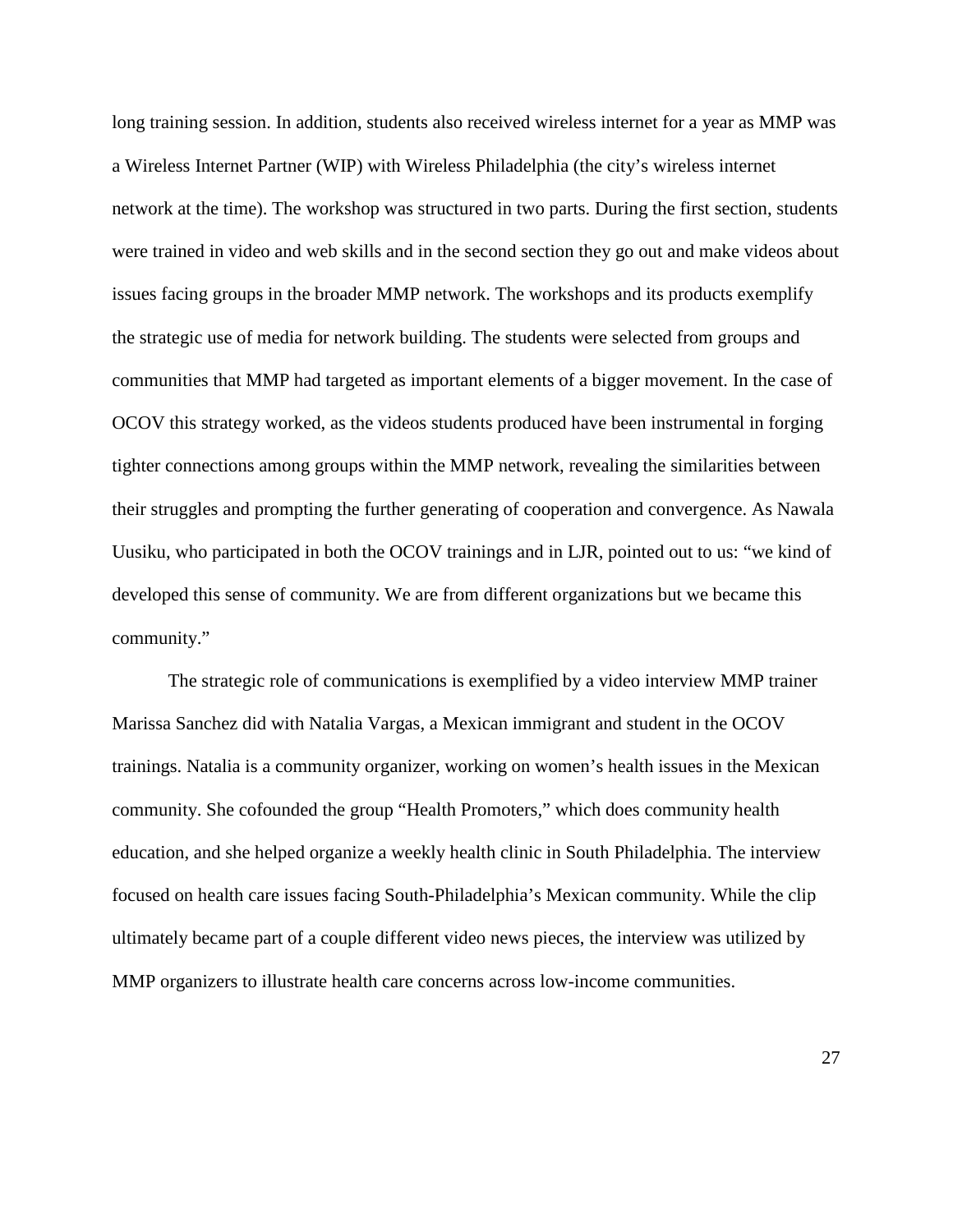For instance, the video was used by a group within the MMP network that focused on health issues and the rising cost of health clinics in Philadelphia. This group of Mexican immigrants, students and low-wage workers came together to think about MMP's organizing strategy around health care for poor and working class Philadelphians, particularly in light of the economic downturn. A core part of the initial meeting was a screening of the interview with Natalia, whom was not present. In the video, Natalia elaborated in Spanish on the health care situation of the Mexican community and during the screening, Marissa translated the video into English. This meeting tried to connect the health care deficits of the Spanish speaking, predominately Mexican immigrant community in Philadelphia to health care problems faced by students and taxi workers. Through the video and the face-to-face meeting, a closer alliance and consciousness among the poor and working class members of MMP was created based on shared experience around health care.

Ultimately the initial meeting led to the establishment of a committee made up by members of various groups within MMP that focused on the issue of healthcare for poor and working class communities. The committee focused on the immanent closure of Northeastern Hospital, a community hospital in North Philadelphia owned by Temple University. The closure of the hospital posed a danger to many poor and working class communities across the city, because of its location in a working class section of Philadelphia and correspondingly because it principally served Medicaid patients. The committee helped produce radio, video and blog segments on the impact of Northeastern's closure. The group also helped organize a rally around the closure of the hospital with a local nurses union PASNAP. A few months later, members of this group finished an hour-long special "Infection in our Health Care System," focused both on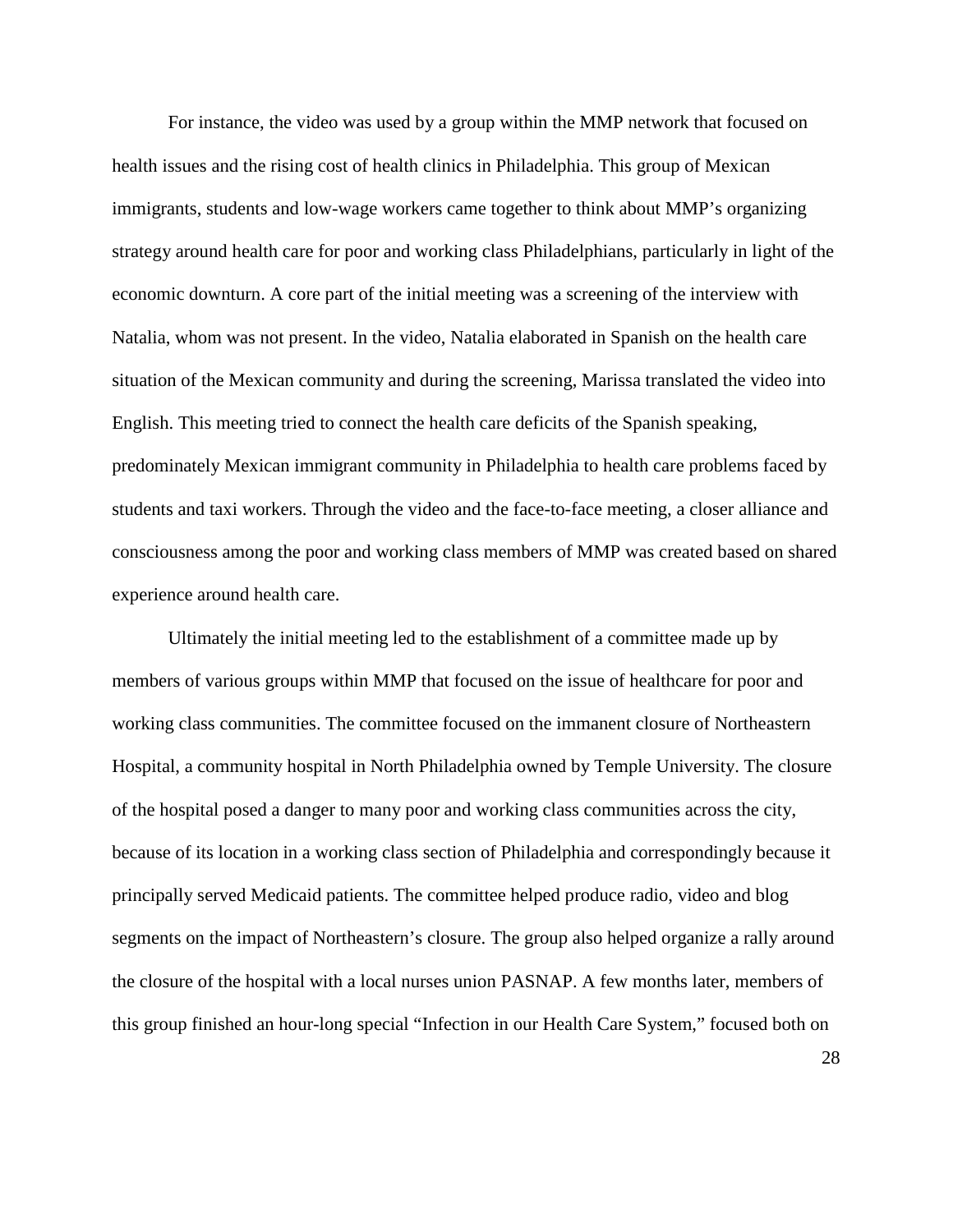the lack of quality health care in low-income communities and the plight of low-wage workers in the health care system.

The video workshops in general and the health care video in particular demonstrates the scaling up of linkages and ultimately convergences that we have already seen in the case of the Labor Justice Radio. Specific local circumstances—Philadelphia's plan for developing a municipal wireless internet network, the closure of a hospital—called forth a particular media networking strategy. Through MMP's media-making, individuals and groups that began focused on particular issues or conditions started to build relationships and develop coordination among other individuals and groups facing similar issues.

The first 20 learners graduated at the end of December of 2007, from MMP's Spanishlanguage workshop and those students are now making their own videos. These graduates produced six short documentaries on issues ranging from access to higher education, to workers and immigrants rights and community health. These videos were distributed on the OCOV website (http://ourcityourvoices.org/) as well as through public screening and through venues such as YouTube and local public TV station Drexel University TV (DUTV).

The aim of OCOV was originally to provide Spanish-speaking immigrants the tools to make news and video pieces about issues they face in their communities. Quickly, however, other MMP groups wanted to be able to learn these skills, too. Other groups in the MMP network wanted to receive media training, and the group decided it could not refuse their request. "[We couldn't say] just because you are not an immigrant you are not going to get it," said Dara Curran, a filmmaker who helped coordinate the class. Hence, MMP coordinated an Englishspeaking training session. The first English-language workshop took place in February of 2008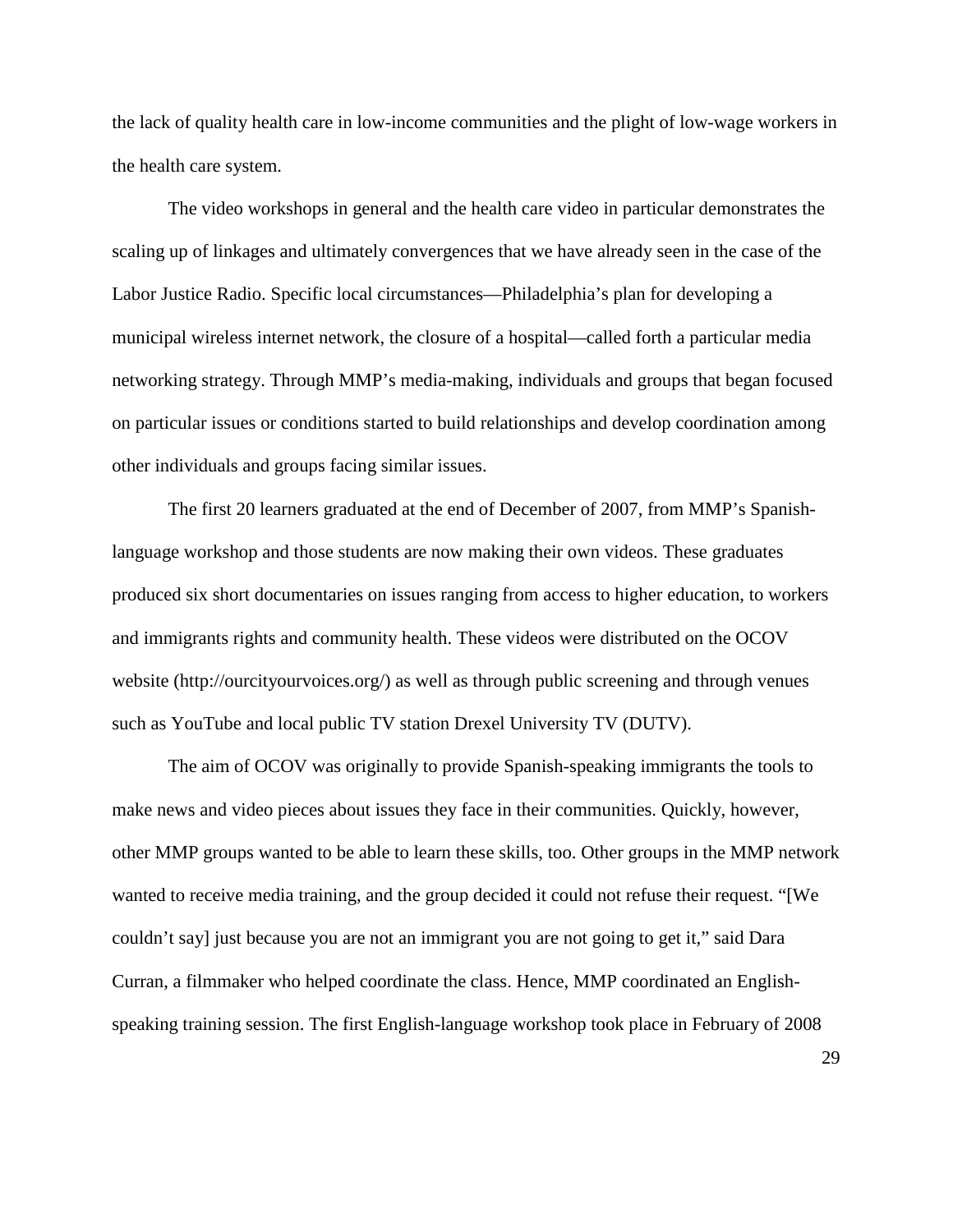and was comprised of about 20 immigrants and other low-wage workers from the Taxi Workers Alliance, SEIU, Unite Here, African American Business and Residents Association, and PA Headstart, as well as the Cambodian Association of Greater Philadelphia and the Haitian Community Help Center—all groups which are linked to the MMP network. The MMP point people for OCOV were Perchik and Dara. Dara, a native from the greater Philadelphia area, has a background in media studies and is involved with public access television.

Originally from San Francisco, Perchik moved to Philadelphia about five years ago. She has a degree in film from the University of California at Santa Cruz and taught video classes for several years in Austin, Texas. During the day, learners were taught media skills but they also discussed the problems with mainstream media. While this format is similar to the one used by trainers in the LJR class, here the discussion focused more on digital media. Although there is some overlap between LJR and OCOV, the trainers, training curriculum and participants are all different. As part of this process people also addressed the need for net neutrality and municipal wireless systems to close the digital divide and learners also made videos detailing gentrification and problems in the Brewerytown neighborhood where the class was held. A class on video production became a space for connecting media reform issues to peoples' lives as well as to central challenges of the neoliberal city with respect to its impoverished neighborhoods and the politics of gentrification.

OCOV workshops followed a strategy of using media for movement building that takes seriously the off-line component of it, complicating the often simplistic understanding of new media in movement building. The online as well as offline components of OCOV are crucial for cross-group networking. As Perchik explained: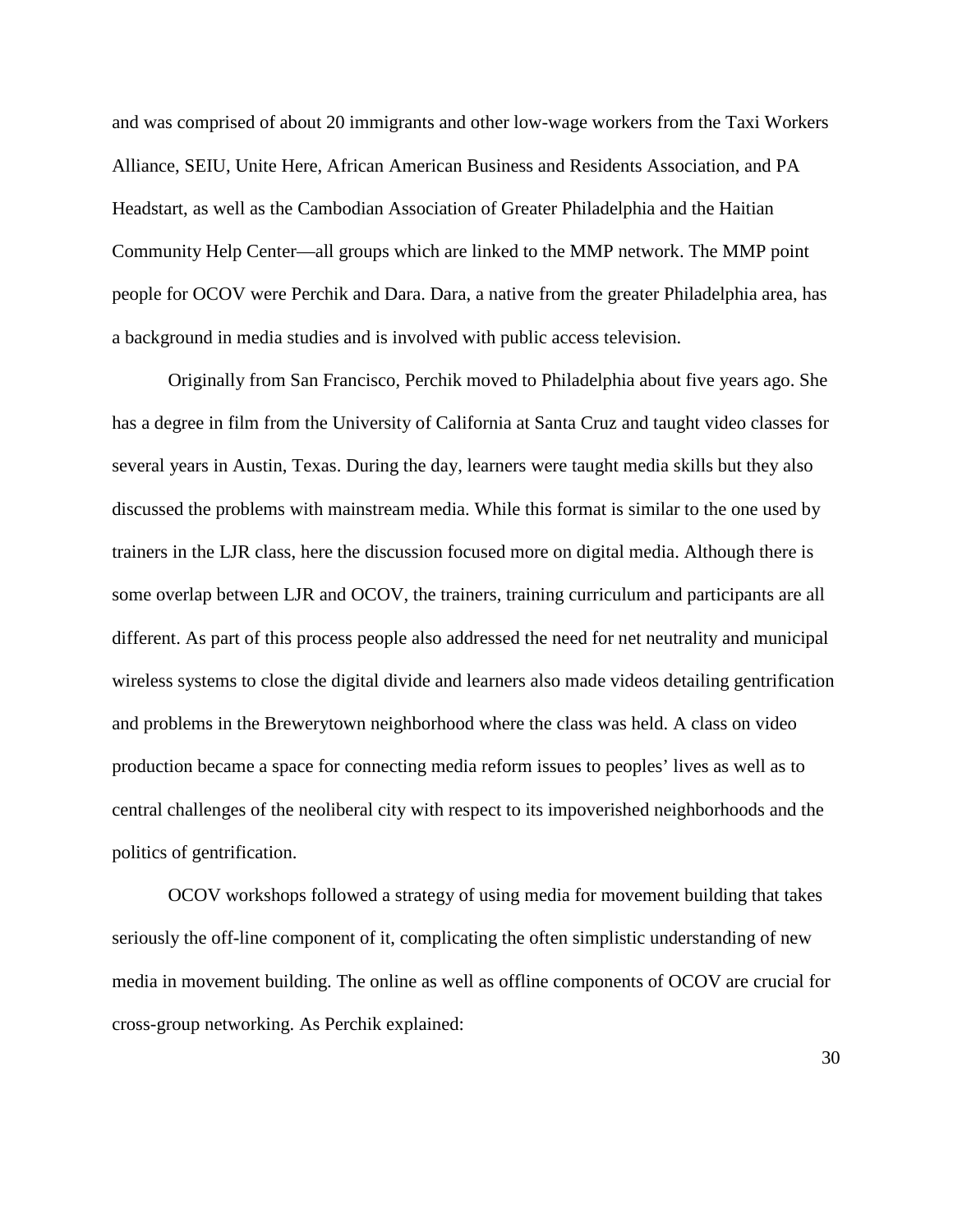[E]ven these classes and workshops were working within that framework of allowing people to have the space and access to tell their own stories but also to be able to then later plug in to MMP and cover events, their own events or other people in other networks, to build alliances with each other's struggles, which was amazing to actually see happening cause I have been working with MMP for a long time and have been hearing about connections of various networks and building this giant movement and it's really hard to sometimes see that and that big vision. But it was amazing because even when we were working with PSU [Philadelphia Student Union] specifically we were going covering the taxi cab workers' events and UNITE HERE and other union events, watching how everyone was actually showing up to each others work and really participating. … I felt like it even heightened the importance of these skills and see that people can provide that for one another in their various struggles and also in their own.

The success of OCOV led organizers to design a strategy for more continuous cross-group fertilization and self-empowerment. As such, in the fall of 2008, OCOV initiated "master classes" for those that went through the initial training cycle. As Dara explains:

The idea is to sort of form a group of people that then can be active, out filming events and documenting meetings or issues that are coming up in a timely way and sort of turning them around on the blog in a fashion that is a fast production model. … [The goal is to] train people that then can become autonomous kind of working units. So the master class would be like the meeting point for all of those people in a regular way but in between that there would be sense that these are the activities that are going on this week or this month and who is available to cover this.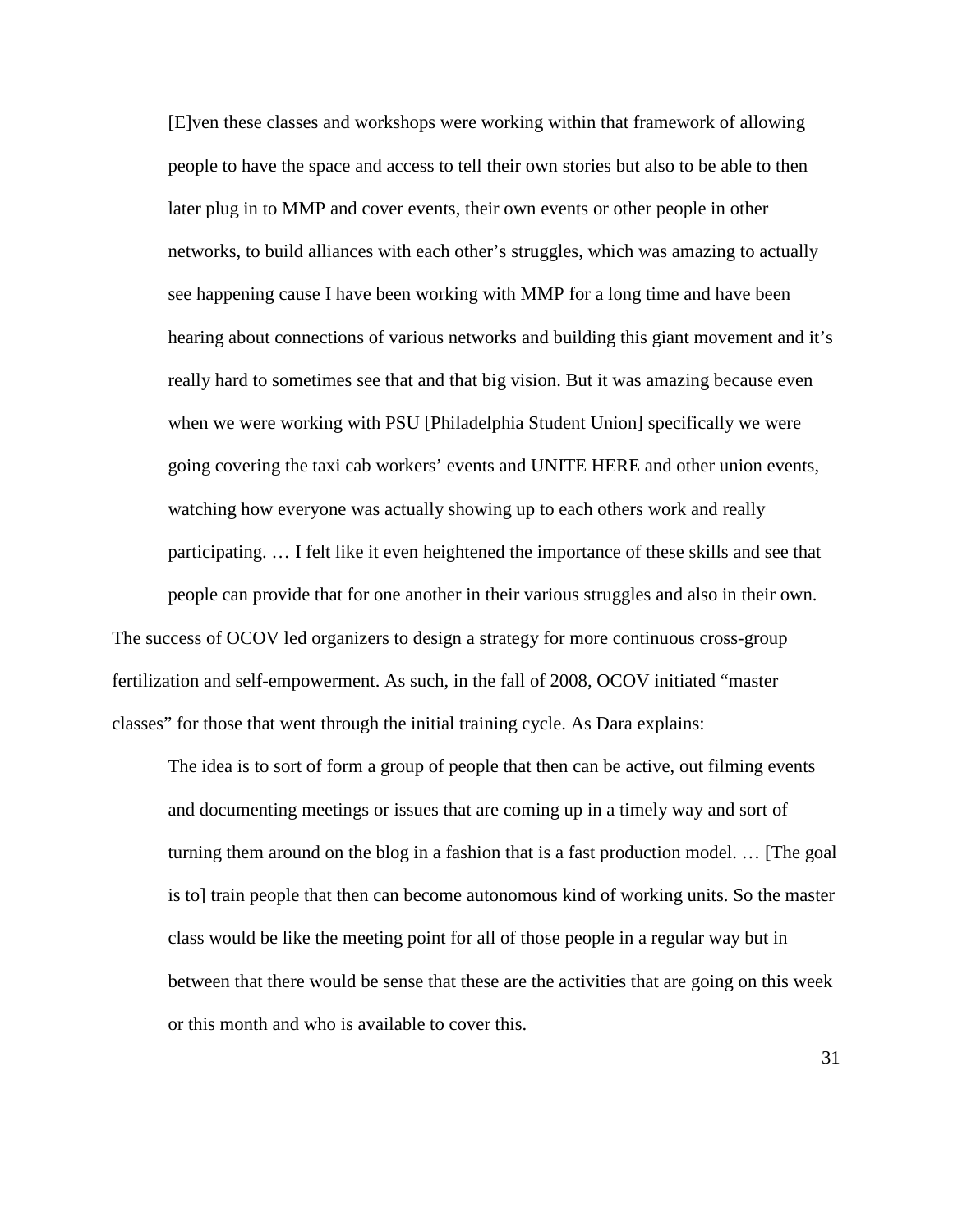MMP's Labor Justice Radio and OCOV video trainings illustrate the strategic use of media and communication by urban network formations in forging connections across otherwise isolated groups and movements in an attempt to create a shared identity and to build a broader movement of poor and working class constituencies. While this is the underlying aim of MMP, the work and strategy is not always successful. The lens of LJR, OCOV, or MMP's work on housing also indicates challenges and difficulties in organizing poor and working class constituencies particularly through media-based strategies. MMP faces the challenges of most grassroots groups—it is underfunded and overworked—while also struggling to balance its vision of utilizing media and communications to build a movement to end poverty with the daily needs of its network groups. In particular, MMP struggles to generate permanence within the increasingly transient nature of the work environment for the "precariat" (Wacquant, 2007). A video-training coordinator captures this difficulty stating that, "so much of this work is about relationship building and building trust and having longevity in the relationship[s] [but] the trainings are so short that I barely got to know the learners."

This brings up a core question about the network model of organizing that MMP utilizes. Leaders within MMP made the strategic decision to organize already established anti-poverty organizations into one shared project, instead of building a specific base for the organization. The tension in this organizing model is that in circumstances such as the housing sector in Philadelphia where organizations do not survive, the decision to network organizations, instead of building a base, has repercussions on the organizations effectiveness. Put differently, local network strategies such as MMP's where the focus is on forging linkages among already existing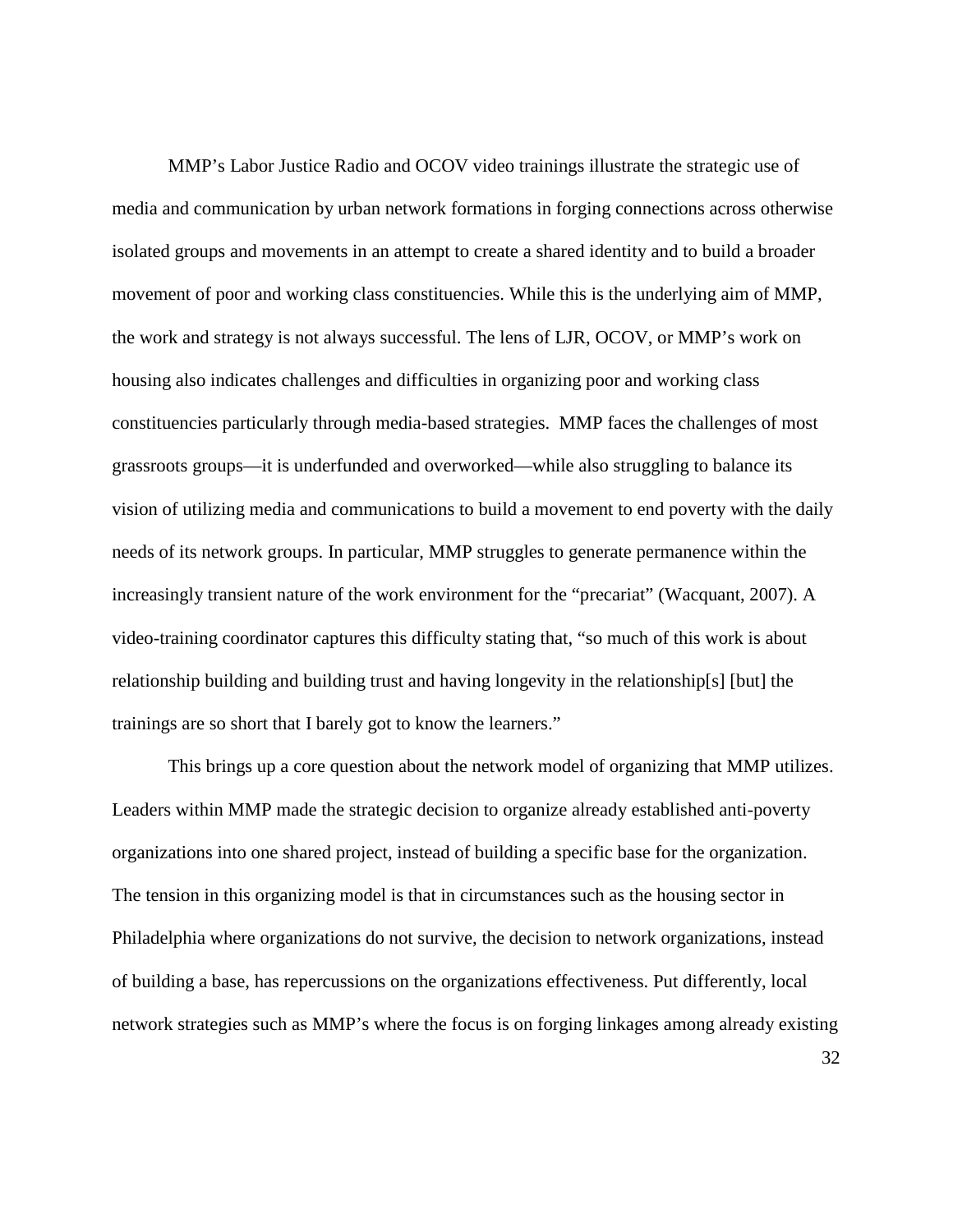groups and movements heavily rely on the autonomous strength of its constitutive parts. While this strategy is also geared towards strengthening individual groups—or nodes—within the broader network of MMP, the emphasis is on the links between the nodes rather than on building a novel and specific base as is the case with more traditional organizational models such as labor unions or community/neighborhood based organizations.

#### FRUIT

MMP offers an example of collaborative networks rooted in a political affinity and media practice. Those concerned with media and social networks rightly point to the internet and assorted new media technologies that help facilitate transnational bonds (Cf., Arquilla  $\&$ Ronfeldt, 2001; Castells, 2000 [1996]; Cleaver, 1998). It is this connection that sparked the scholarly and popular fascination with Indymedia and other internet-based forms of political mobilization (Cf., Atton, 2004; Bennet, 2003). Our local focus suggests, however, that the emphasis on the internet as form of political mobilizations has to be problematized to fully understand new and old media's role for urban based networks such as MMP. Furthermore, new media has a class bias. Given the intensive stratification that has accompanied neoliberalism, millions of people lack the means to participate in a technology-driven information economy. For many poor and working people, the network as an emergent political form is better served through a mixture of old and new media rather than an exclusive reliance on the latest media technology.

Our ethnographic data suggest that while the MMP network relies also on the internet, video and radio comprise vital aspects of media production by or oriented toward poor and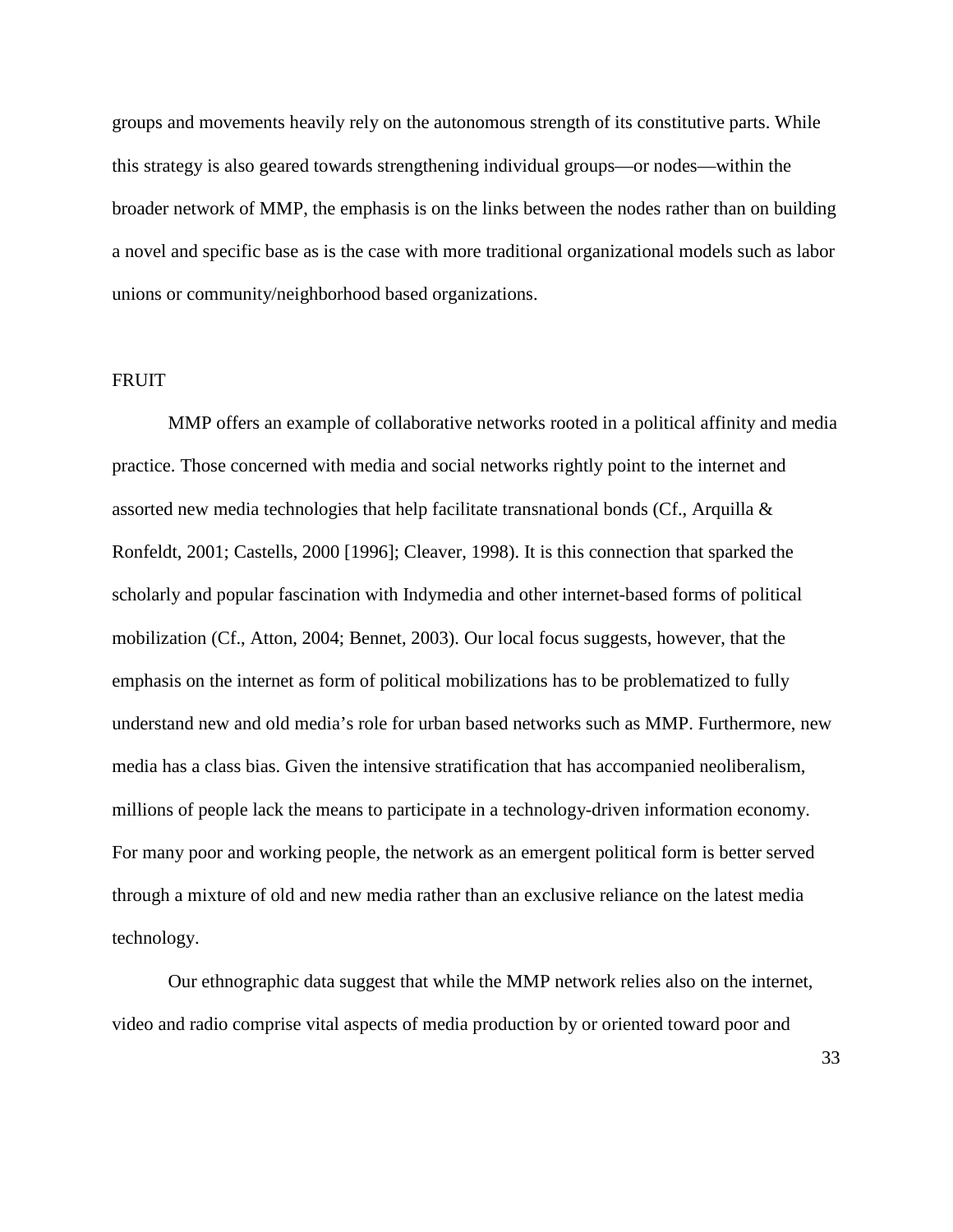working class people, who are often on the other side of the digital divide. In a city where 55 percent of the population lacks affordable and accessible broadband internet access (Dailey et al., 2010) new media cannot form the basis of broad-based networked mobilization that aims to work with poor and working-class constituencies. The ubiquity and variety of media in society, combined with the economic and political precarity faced by many contemporary urban residents, means that networks take shape across a range of media channels, including face-toface communication. The group's emphasis on radio programs, video documentaries, and DVD public service announcements, in addition to blog posts and Indymedia coverage, suggests that the forum for media networks are not limited to internet-based new media. Moreover, it suggests that the shape and structure of networks depend on the social position of the populations involved. Together, these realities point to the need for more integrated analyses of new media and social networks that account for the merging of media in response to the communities they serve. In short, the social, technological, and political sources of networks need to be read as interdependent phenomenon.

This use of communicative technology as an organizational response to neoliberal urbanism presents an alternate model of media production than the two that have dominated scholarly research: alternative media production such as Indymedia or policy-focused efforts at media reform (Berger, 2009). MMP straddles all three of the "umbrella categories" Opel (2004: 26) identifies in his typology of media activism: the group is a grassroots organization (involving independent media producers and creating distribution networks through its partner groups and public events) that is building institutions (focused on poor people's movements) and informed by academic discourse (about media, neoliberalism, social movements, and networks) which it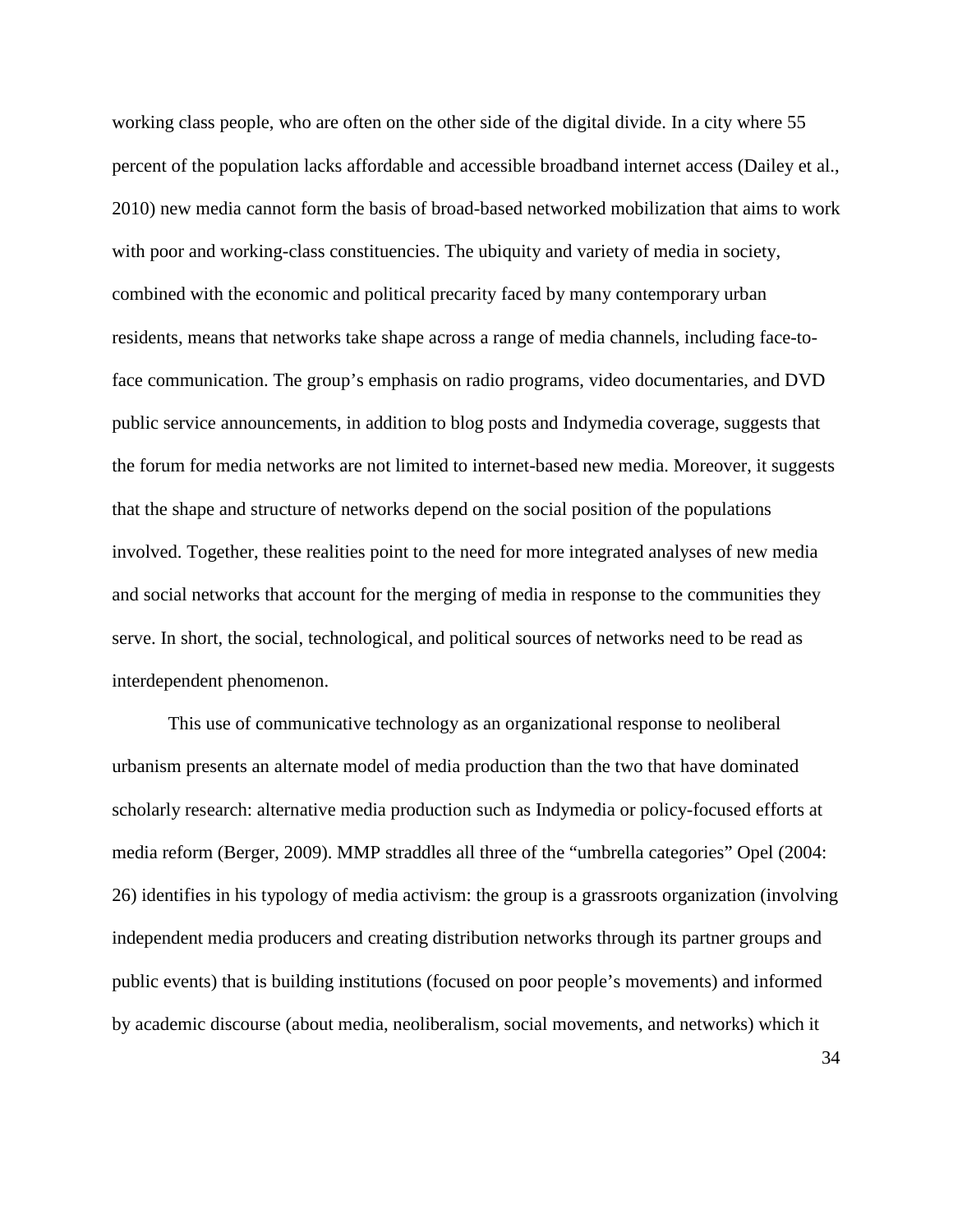contributes to through conference presentations and publications. MMP illustrates the material media practices that work to knot together communities with a common interest towards social change.

The group also raises the need for greater study into the role media and communications play in how collectives make sense of their class position and geographic location. Networks develop within and not just across cities; they are richly territorial, shaped by the specific political economies and cultural geographies in which they emerge. By examining networks in their local habitus, it becomes possible to examine their practice in greater depth. For it is in such local expressions that the work of networks manifest. As social movements challenge the fragmentation present within contemporary urban landscapes, they experiment with models of organization that bridge virtual and real modes of communication that can overcome the isolation wrought by poverty and marginalization. It is too early to tell whether such networks can combine democratic openness and strategic efficacy as they develop deeper roots as political institutions. Yet it seems clear that such networks are a growing force in the shape of urban politics.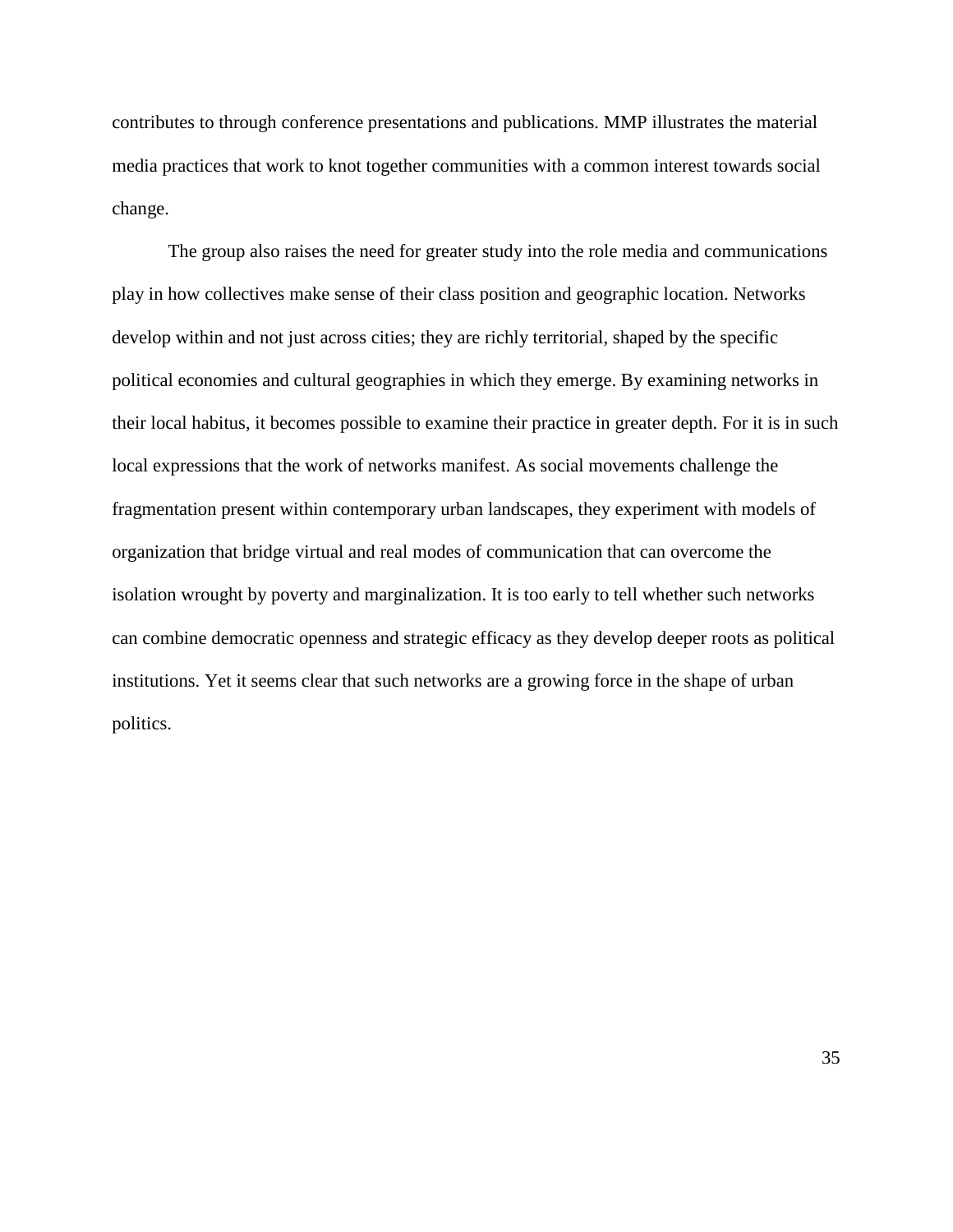#### Bibliography

- Aneesh, A. (2006). *Virtual Migration: The Programming of Globalization.* Durham: Duke University Press.
- Arquilla, J. & Ronfeldt, D., eds. (2001). *Networks and Netwars: The Future of Terror, Crime, and Militancy*. Santa Monica: RAND.
- Atton, C. (2004). *Alternative Internet*. Edinburgh: Edinburgh University Press.
- Beckerman, G. (2003). Edging Away from Anarchy: Inside the Indymedia Collective, Passion Vs. Pragmatism. *Columbia Journalism Review*, 42 (3), 27-30.
- Bennett, W.L. (2003). New Media Power: The Internet and Global Activism. In N. Couldry & J. Curran (Eds.), *Contesting Media Power: Alternative Media in a Networked World* (17- 37). Lanham, MD: Rowman & Littlefield.
- Berger, D. (2009). Special Section on Media Reform | Defining Democracy: Coalition Politics and the Struggle for Media Reform. *International Journal of Communication* [Online] 3.0. Available: [http://ijoc.org/ojs/index.php/ijoc/article/view/285.](http://ijoc.org/ojs/index.php/ijoc/article/view/285)
- Brenner, N., & Theodore, N., (2002). *Spaces of Neoliberalism: Urban Restructuring in north America and Europe*. Malden: Blackwell Publishers
- Caldeira, T. (2001). *City of Walls: Crime Segregation and Citizenship in Sao Paulo*. Berkeley: University of California Press
- Carey, J. (1999). In Defense of Public Journalism. In T.L. Glasser (Ed.), *The Idea of Public Journalism* (49-66). New York: Guilford.
- Caruso, C. (2000, March 25). Coordinating On-line and Off-line Organizing. Paper delivered at Grassroots Use of the Internet conference, Yale Law School.
- Castells, M. (2000 [1996]). *The Rise of the Network Society*. Oxford: Blackwell.
- Charity, A. (1995). *Doing Public Journalism*. New York: Kettering Foundation.
- Cleaver, H. (1998). The Zapatistas and the Electronic Fabric of Struggle. In J. Holloway & E. Paláez (Eds.), *Zapatista! Reinventing Revolution in Mexico* (pp. 81-103), London: Pluto Press.
- CIW. (2004). "Consciousness + Commitment = Change." In D. Solnit (Ed.), *Globalize Liberation: How to Uproot the System and Build a Better World* (347-360). San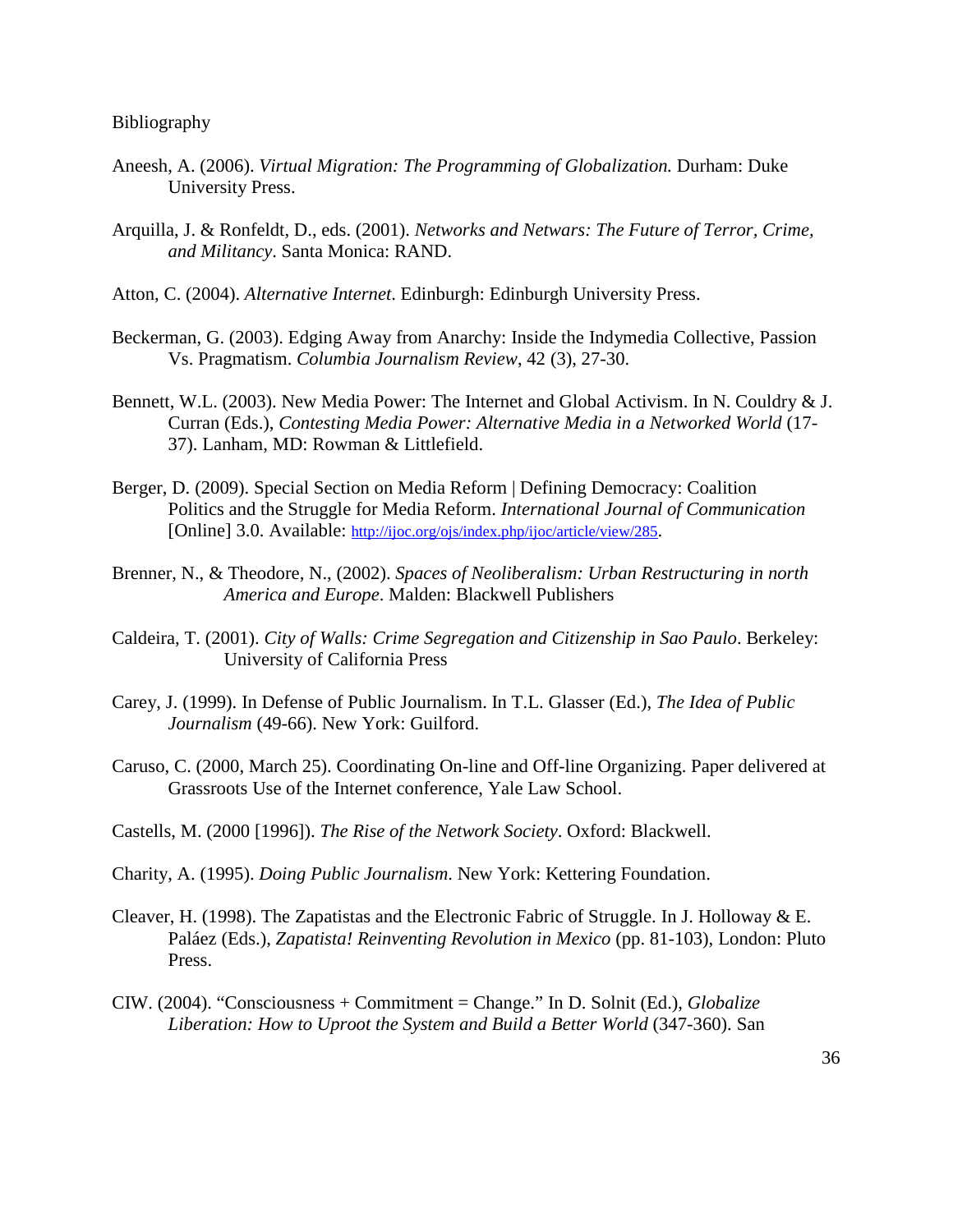Francisco: City Lights Books.

- Day, R. (2005). *Gramsci is Dead: Anarchist Currents in the Newest Social Movements*. New York: Pluto Press
- de Landa, M. (2006). *A New Philosophy of Society: Assemblage Theory and Social Complexity.*  London, New York: Continuum
- Della Porta, D., M. Andretta, L. Mosca, & H. Reiter. (2006). *Globalization from Below: Transnational Activists and Protest Networks*. Minneapolis: University of Minneapolis Press.
- Dailey, D., Bryne, A., Powell, A., Karganais, J., & Chung, J. (2010) *Broadband Adoption in Low- Income Communities*. New York: Social Science Research Council
- Dyer Witheford, N. (1999). *Cyber Marx: Cycles and Circuits of Struggle in High-Technology Capitalism*. Urbana: University of Illinois Press.
- Escobar, A. (2008) *Territories of Difference: Place, Movements, Life,* Redes. Durham, Duke University Press.
- Fox Piven, F. & R. Cloward. (1979). *Poor People's Movements: How They Succeed, Why They Fail*. New York: Vintage Books.
- Gillmor, D. (2004). *We the Media: Grassroots Journalism by the People, for the People*. Sebastopal, CA: O'Reilly.
- Goode, J., Maskovsky, J. (2001). *The New Poverty Studies: The Ethnography of Power, Politics and Impoverished People in the United States*. New York: NYU Press
- Hale, C. (2008). *Engaging Contradictions: Theory, Politics, Methods of Activist Scholarship.*  Berkeley: University of California Press
- Halleck, D. (2002). *Hand Held Visions: The Impossible Possibilities of Community Media*. New York, Fordham University Press
- Hardt, M. & Negri, A. (2004). *Multitude: War and Democracy in the Age of Empire.* New York: Penguin Press.
- Harvey, D. (2005). *A Brief History of Neoliberalism*. Oxford: Oxford University Press.
- Herman, E. & Chomsky, N. (1988). *Manufacturing Consent: The Political Economy of the Mass Media*. New York: Pantheon Books.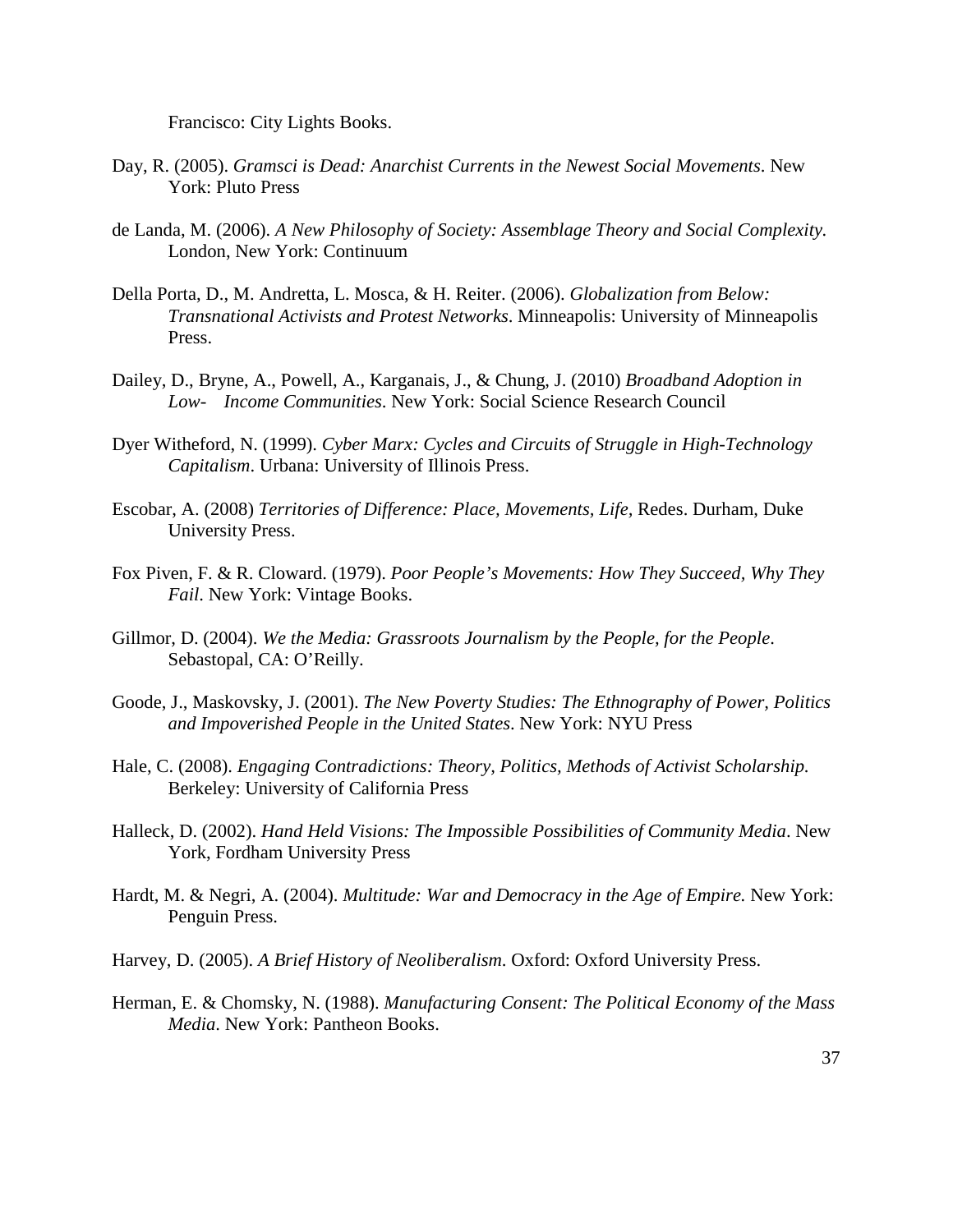- Holloway, J., Peleaz, E. (1998). *Zapatista! Reinventing Revolution in Mexico.* Sterling VA: Pluto Press
- Jackson, T. (2007). *From Civil Rights to Human Rights: Martin Luther King, Jr., and the Struggle for Economic Justice*. Philadelphia: University of Pennsylvania Press.
- Juris, J.S. (2005). The New Digital Media and Activist Networking within Anti-Corporate Globalization Movements. *Annals of the American Academy of Political and Social Sciences* 597: 189-208.
	- \_\_\_\_\_\_\_\_. (2008). *Networking Futures: The Movements Against Corporate Globalization*. Durham: Duke University Press.
- Keck, M., Sikkink, K. (1998) *Activists Beyond Borders: Advocacy Networks in International Politics*. Ithaca: Cornell Univesity Press.
- Khasnabish, A. (2008). *Zapatismo Beyond Borders: New Imaginations of Political Possibility*. Toronto: University of Toronto Press.
- Kidd, D. (2003). Indymedia.org: a new communications commons. In M. McCaughey & M.D. Ayers (Eds.), *Cyberactivism: Online Activism in Theory and Practice* (47-70). New York: Routledge.
- Massey, D., & Denton, N. (1998). *American Apartheid: Segregation and the Making of the American Underclass*. Cambridge: Harvard University Press
- McCaughey, M., & Ayers, M. (2003) *Cyberactivisim: Online Activism in Theory and Practice.* New York: Routledge.
- Merritt, D. (1995). *Public Journalism and Public Life: Why Telling the News is Not Enough*. Hillsdale, NJ: Lawrence Erlbaum.
- Morris, D. (2003). Globalization and Media Democracy: The Case of Indymedia. In D. Schulyer & P. Day (Eds.), *Shaping the Network Society*, (pp. 325-352). Boston: MIT Press.
- Nogueira, A. (2002). The Birth and Promise of the Indymedia Revolution. In B. Shepard & R. Hayduk (Eds.), *From ACT UP to the WTO: Urban Protest and Community Building in the Era of Globalization* (pp. 274-289). London: Verso.
- Nugent, D. (1995). Northern Intellectuals and the EZLN. *The Monthly Review* v. 47 n. 3, pp. 124-138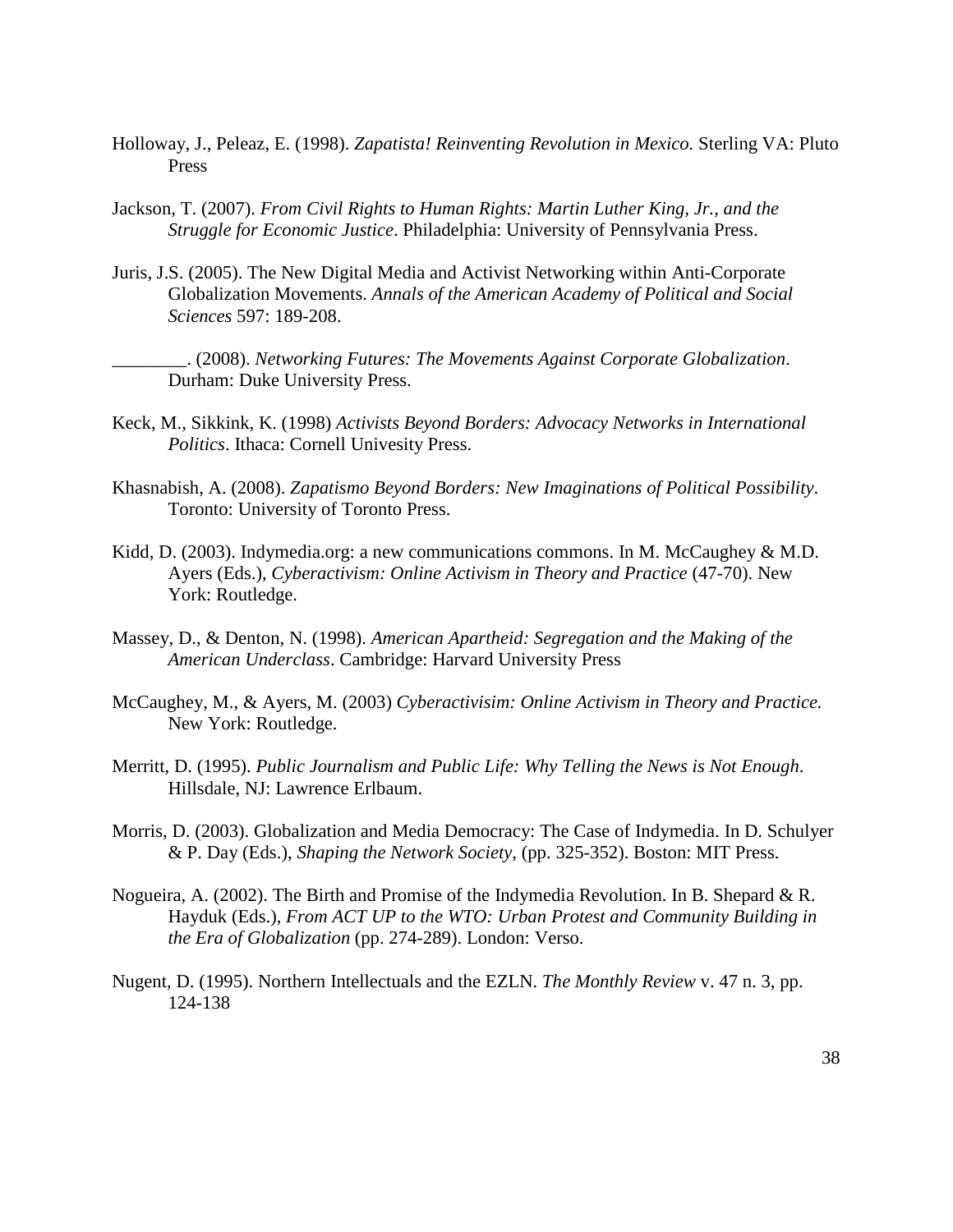- Opel, A. (2004). *Micro Radio and the FCC: Media Activism and the Struggle Over Broadcast Policy*. Westport, CT: Praeger.
- Opel, A. & R. Templin (2005). Is anybody reading this? Indymedia and internet traffic reports. *Transformations* 10: http://transformations.cqu.edu.au/journal/issue\_10/article\_08.shtml.
- Platon, S. & Deuze, M. (2003). Indymedia Journalism: A Radical Way of Making, Selecting, and Sharing News? *Journalism* 4 (3), 336-355.
- Rondfelt, D., Arquilla, J. (1998). *The Zapatista Social Netwar in Mexico*. Santa Monica, CA: Rand Corporation.
- Rosen, J. (1994). Making Things More Public: On the Political Responsibility of the Media Intellectual. *Critical Studies in Mass Communication*, 11 (4), 362-388.
	- \_\_\_\_\_\_\_\_. (1999). The Action of the Idea: Public Journalism in Built Form. In T.L. Glasser (Ed.), *The Idea of Public Journalism* (21-48). New York: Guilford.
- Sanday, P. (1976). *Anthropology and the Public Interest: Fieldwork and Theory*. New York: Academic Press
	- \_\_\_\_\_\_\_\_. (1990) *Fraternity Gang Rape: Sex, Brotherhood and Privilege on Campus*. New York: New York University Press
- Schudson, M. (1999). What Public Journalism Knows about Journalism but Doesn't Know about "Public." T.L. Glasser (Ed.), *The Idea of Public Journalism* (118-133). New York: Guilford.
- Sellers, J. (2004). Raising a Ruckus. In T. Mertes (Ed.), *A Movement of Movements: Is Another World Really Possible?* (175-191). New York: Verso.
- Setchell, L. (2002). Democratizing Media. In M. Prokosch & L. Raymond (Eds.), *The Global Activist's Manual: Local Ways to Change the World* (pp. 187-188). New York: Thunder's Mouth Press/ Nation Books.
- Sites, W. (2009). Beyond Trenches and Grassroots: Reflections on Urban Mobilization, Fragmentation and the Anti-Wal-Mart Campaign in Chicago," *Environment and Planning A.* 39(11) 2632-2651
- Smith, N. (1996). *The New Urban Frontier: Gentrification and the Revanchist City*. New York: ' Routledge.
- Wacquant, L. (2007). Territorial Stigmatization in the Age of Advanced Marginality. *Thesis Eleven* 91: 66-77.